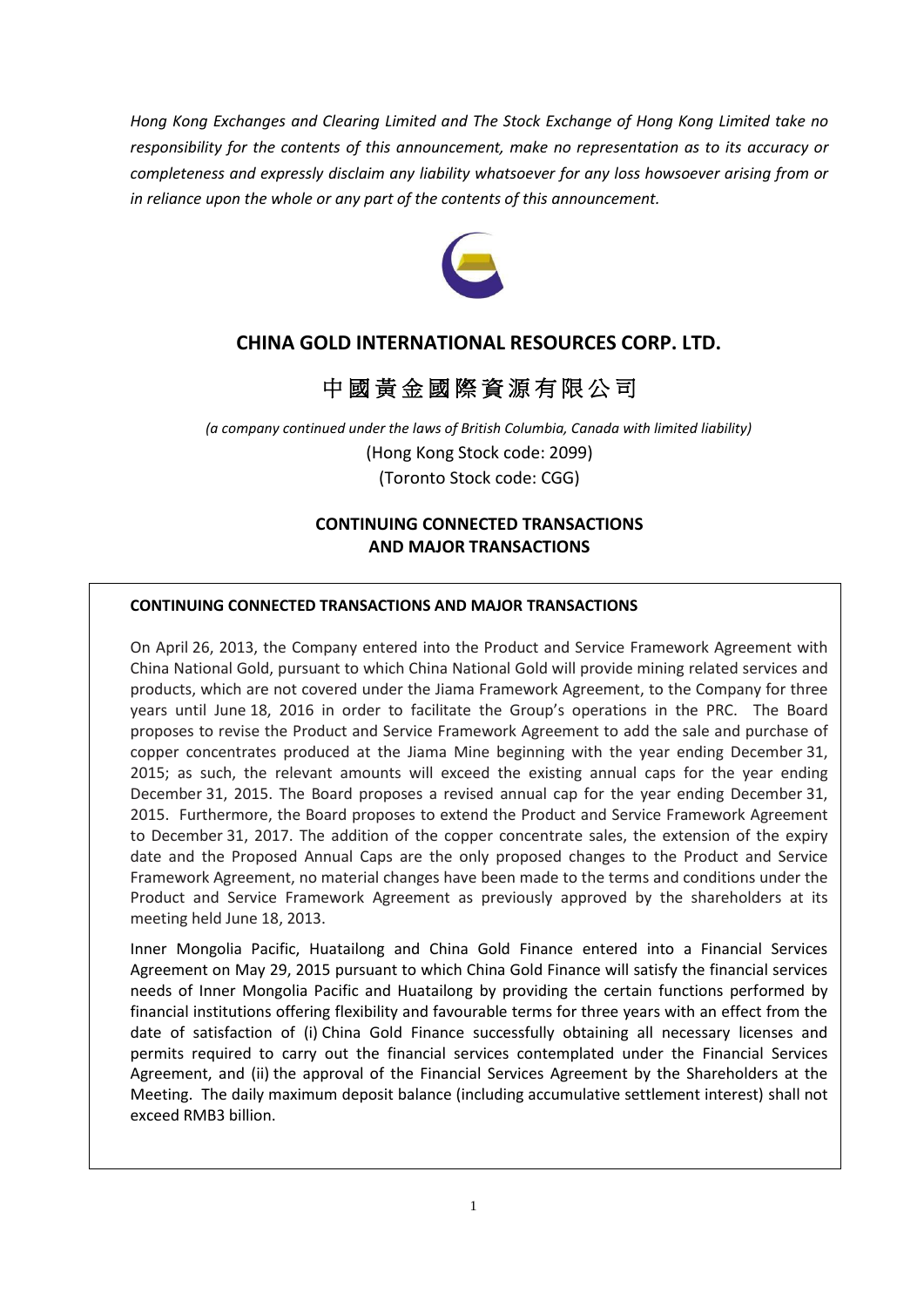### **IMPLICATION UNDER THE HONG KONG LISTING RULES**

China National Gold is the controlling shareholder of the Company. The Company, Inner Mongolia Pacific, Huatailong and China Gold Finance are ultimately controlled by China National Gold. As such, China National Gold and China Gold Finance are connected persons of the Company under Chapter 14A of the Hong Kong Listing Rules. The transactions contemplated under the Continuing Connected Transaction Contracts are aggregated pursuant to Rule 14A.81 of the Hong Kong Listing Rules on the basis that such transactions have been entered into by the Group with China National Gold or China Gold Finance (where applicable) which are connected or otherwise associated with one another. As one or more of the relevant percentage ratios (as defined under Rule 14.07 of the Hong Kong Listing Rules), when calculated on aggregated basis, for the transactions contemplated under the Continuing Connected Transaction Contracts exceed 5%, such transactions constitute non-exempt continuing connected transactions of the Company, which are subject to the reporting, annual review, announcement and Independent Shareholders' approval requirements under Chapter 14A of the Hong Kong Listing Rules.

In addition, as the extension of the expiry date and addition of the sale of copper concentrate as contemplated under the Product and Service Framework Agreement and the Proposed Annual Caps constitute material changes to the terms of the Product and Service Framework Agreement. Pursuant to Rule 14A.54(2) of the Hong Kong Listing Rules, the Company is required to re-comply with the reporting, announcement and Independent Shareholders' approval requirements under the Hong Kong Listing Rules.

Further, as one or more of the relevant percentage ratios (as defined under Rule 14.07 of the Hong Kong Listing Rules) under both the Product and Service Framework Agreement, and the Financial Services Agreement are more than 25%, the transactions contemplated under both the Product and Service Framework Agreement, and the Financial Services Agreement also constitute as major transactions for the Company pursuant to Rule 14.06(3) of the Hong Kong Listing Rules and are subject to reporting, announcement and Independent Shareholders' approval requirements under Chapter 14 of the Hong Kong Listing Rules.

### **GENERAL INFORMATION**

An Independent Board Committee has been formed to advise the Independent Shareholders on the subject transactions. The Independent Board Committee has also approved the appointment of TC Capital Asia Limited, as the independent financial adviser to advise the Independent Board Committee and Independent Shareholders in accordance with the Hong Kong Listing Rules.

The Board has approved to convene the Meeting in Vancouver, Canada on Tuesday, June 30, 2015 Vancouver time (Wednesday, July 1, 2015 Hong Kong time) to consider and, if thought fit, approve, among other matters, each of the Connected Transaction Contracts and the respective annual monetary caps for the transactions contemplated under each of the Connected Transaction Contracts by way of ordinary resolutions. China National Gold and its associates will abstain from voting with regards to the ordinary resolutions to be proposed at the Meeting in connection with the Connected Transaction Contracts.

A circular containing, among other matters, details of the Connected Transaction Contracts, the advice from the Independent Board Committee to the Independent Shareholders and the advice from TC Capital Asia Limited, will be dispatched to the Shareholders on or before June 3, 2015.

China Gold International Resources Corp. Ltd (the "Company") hereby announces that on May 29, 2015, the Company entered into the following revised Continuing Connected Transaction and new Continuing Connected Transaction: (1) Product Service Framework Agreement; and (2) Financial Services Agreement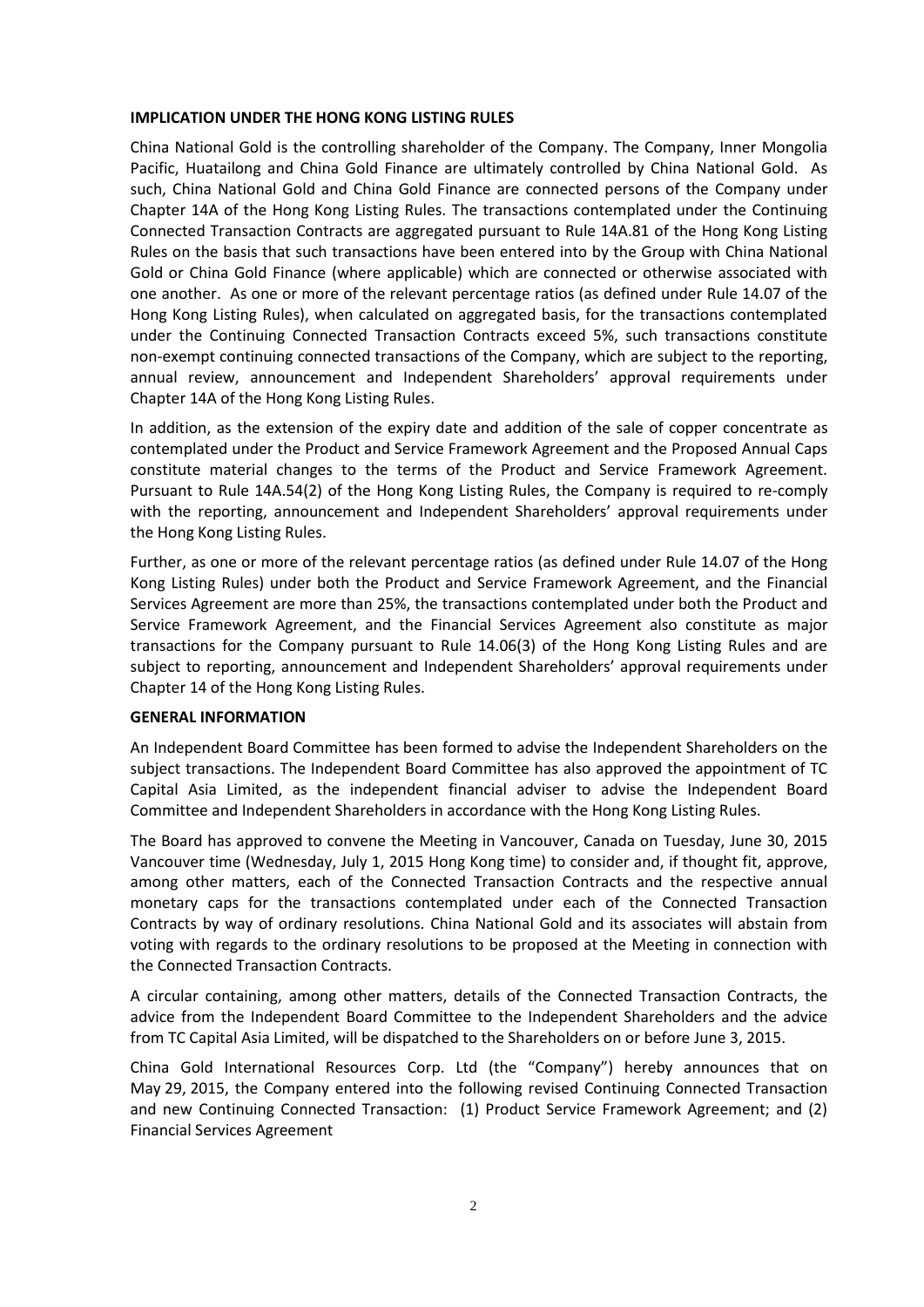### **1. Product Service Framework Agreement**

On April 26, 2013, the Company entered into the Product and Service Framework Agreement with China National Gold, pursuant to which China National Gold will provide mining related services and products, to the Company for three years until June 18, 2016 in order to facilitate the Group's operations in the PRC. The Board proposes to revise the Product and Service Framework Agreement to add the sale and purchase of copper concentrates produced at the Jiama Mine beginning with the year ending December 31, 2015; as such and due to an increase in relevant project construction quantity, the relevant amounts will exceed the existing annual caps for the year ending December 31, 2015. The Board proposes a revised annual cap for the year ending December 31, 2015. Furthermore, the Board proposes to extend the Product and Service Framework Agreement to December 31, 2017. The addition of the copper concentrate sales, the extension of the expiry date and the Proposed Annual Caps are the only proposed changes to the Product and Service Framework Agreement, no material changes have been made to the terms and conditions under the Product and Service Framework Agreement as previously approved by the shareholders at its meeting held June 18, 2013.

On May 29, 2015, the Company entered into a revised continuing connected transaction and major transaction amending the existing Product and Service Framework Agreement.

| А.<br>Key terms |                                                                                                                                                                                                                                                                              |  |  |
|-----------------|------------------------------------------------------------------------------------------------------------------------------------------------------------------------------------------------------------------------------------------------------------------------------|--|--|
| Date:           | May 29, 2015                                                                                                                                                                                                                                                                 |  |  |
| <b>Parties:</b> | the Company; and<br>(a)                                                                                                                                                                                                                                                      |  |  |
|                 | China National Gold<br>(b)                                                                                                                                                                                                                                                   |  |  |
| Amendments:     | copper concentrates produced at the Jiama Mine as one of the products<br>(a)<br>to be purchased by China National Gold from the Company;                                                                                                                                     |  |  |
|                 | the quantity of copper concentrates, pricing terms and payment terms<br>(b)<br>be established from time to time by the parties with reference to the pricing<br>principles for connected transactions set out under the existing Product and<br>Service Framework Agreement; |  |  |
|                 | extending the term of the existing Product and Service Framework<br>(c)<br>Agreement to December 31, 2017.                                                                                                                                                                   |  |  |
|                 |                                                                                                                                                                                                                                                                              |  |  |
|                 |                                                                                                                                                                                                                                                                              |  |  |

| Effect:                | The other terms of the existing Product and Service Framework Agreement to<br>remain unchanged.                                                                                                                                                                                            |  |
|------------------------|--------------------------------------------------------------------------------------------------------------------------------------------------------------------------------------------------------------------------------------------------------------------------------------------|--|
|                        | The amendments under the Amendment Agreement to become effective<br>subject to the approval of the Independent Shareholders at the meeting.                                                                                                                                                |  |
| <b>Subject matter:</b> | China National Gold will provide mining related services and products, which are<br>not covered under the Jiama Framework Agreement, in order to facilitate the<br>Group's operations in the PRC. China National Gold will also purchase copper<br>concentrate produced at the Jiama Mine. |  |
| Term:                  | Subject to the approval of the Independent Shareholders at the meeting,<br>effective until December 31, 2017                                                                                                                                                                               |  |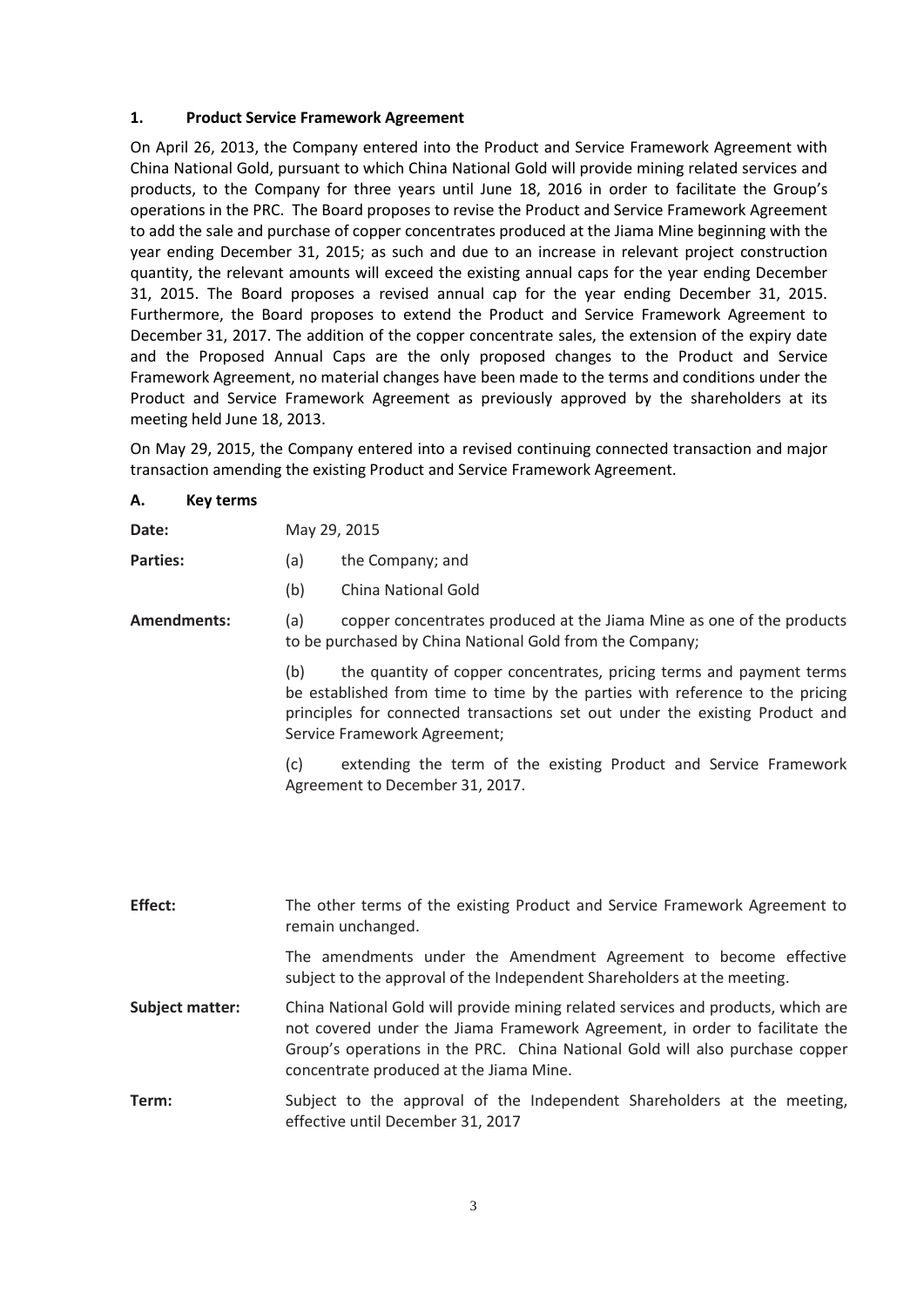| <b>Products and</b>                               | The mining development services encompass the following:                                                                                                                                                                                                                                                                                                                                                                                                                                                                                                                                                                                                                                                                                                                                                                                                                                                                                                                                                                                                                                                                                                                                                                                                                                                                                                                                                                                                                                                                                                                                                                                                                                                                                                                                                                                                                                                                                                                                                                                                                                                                                                                                                                                                                                                                                             |
|---------------------------------------------------|------------------------------------------------------------------------------------------------------------------------------------------------------------------------------------------------------------------------------------------------------------------------------------------------------------------------------------------------------------------------------------------------------------------------------------------------------------------------------------------------------------------------------------------------------------------------------------------------------------------------------------------------------------------------------------------------------------------------------------------------------------------------------------------------------------------------------------------------------------------------------------------------------------------------------------------------------------------------------------------------------------------------------------------------------------------------------------------------------------------------------------------------------------------------------------------------------------------------------------------------------------------------------------------------------------------------------------------------------------------------------------------------------------------------------------------------------------------------------------------------------------------------------------------------------------------------------------------------------------------------------------------------------------------------------------------------------------------------------------------------------------------------------------------------------------------------------------------------------------------------------------------------------------------------------------------------------------------------------------------------------------------------------------------------------------------------------------------------------------------------------------------------------------------------------------------------------------------------------------------------------------------------------------------------------------------------------------------------------|
| services to be<br>provided:                       | (d)<br>stripping and related work;                                                                                                                                                                                                                                                                                                                                                                                                                                                                                                                                                                                                                                                                                                                                                                                                                                                                                                                                                                                                                                                                                                                                                                                                                                                                                                                                                                                                                                                                                                                                                                                                                                                                                                                                                                                                                                                                                                                                                                                                                                                                                                                                                                                                                                                                                                                   |
|                                                   | (e)<br>mining research, development and design and related services;                                                                                                                                                                                                                                                                                                                                                                                                                                                                                                                                                                                                                                                                                                                                                                                                                                                                                                                                                                                                                                                                                                                                                                                                                                                                                                                                                                                                                                                                                                                                                                                                                                                                                                                                                                                                                                                                                                                                                                                                                                                                                                                                                                                                                                                                                 |
|                                                   | (f)<br>environmental, safety and occupational health management;                                                                                                                                                                                                                                                                                                                                                                                                                                                                                                                                                                                                                                                                                                                                                                                                                                                                                                                                                                                                                                                                                                                                                                                                                                                                                                                                                                                                                                                                                                                                                                                                                                                                                                                                                                                                                                                                                                                                                                                                                                                                                                                                                                                                                                                                                     |
|                                                   | (g)<br>tendering agency service;                                                                                                                                                                                                                                                                                                                                                                                                                                                                                                                                                                                                                                                                                                                                                                                                                                                                                                                                                                                                                                                                                                                                                                                                                                                                                                                                                                                                                                                                                                                                                                                                                                                                                                                                                                                                                                                                                                                                                                                                                                                                                                                                                                                                                                                                                                                     |
|                                                   | (h)<br>office lease;                                                                                                                                                                                                                                                                                                                                                                                                                                                                                                                                                                                                                                                                                                                                                                                                                                                                                                                                                                                                                                                                                                                                                                                                                                                                                                                                                                                                                                                                                                                                                                                                                                                                                                                                                                                                                                                                                                                                                                                                                                                                                                                                                                                                                                                                                                                                 |
|                                                   | (i)<br>copper concentrate sales; and                                                                                                                                                                                                                                                                                                                                                                                                                                                                                                                                                                                                                                                                                                                                                                                                                                                                                                                                                                                                                                                                                                                                                                                                                                                                                                                                                                                                                                                                                                                                                                                                                                                                                                                                                                                                                                                                                                                                                                                                                                                                                                                                                                                                                                                                                                                 |
|                                                   | (j)<br>auxiliary equipment and materials.                                                                                                                                                                                                                                                                                                                                                                                                                                                                                                                                                                                                                                                                                                                                                                                                                                                                                                                                                                                                                                                                                                                                                                                                                                                                                                                                                                                                                                                                                                                                                                                                                                                                                                                                                                                                                                                                                                                                                                                                                                                                                                                                                                                                                                                                                                            |
| <b>Selection of</b><br>providers or<br>suppliers: | The provider for each category of services and products will be determined by<br>the Company through an arm's length negotiation process or an open market<br>tendering process, depending on the number of potential providers or suppliers<br>in the market for a particular product or service. Where prices are to be<br>determined through arms' length negotiation, in order to ensure that the pricing<br>is fair and reasonable and in line with market practices, the Company has<br>adopted the following measures (the "Internal Measures"): (i) the applicable<br>purchase department will have regular contact with market providers or<br>suppliers (including China National Gold) to keep abreast of market<br>developments and pricing trends;(ii) before entering into an individual purchase<br>agreement, the Company will invite at least three providers or suppliers<br>(including China National Gold) to submit quotations or proposals; and (iii) the<br>Company will have the providers or suppliers and pricing of the products<br>determined and confirmed by the collective decision of the management,<br>comprising, as appropriate, representatives from the production department,<br>sales department, audit department, finance department and then submitted to<br>the deputy general manager or the general manager for final approval. They will<br>compare the quotations or proposals received and assess the same based on<br>various factors such as pricing and other terms. The Company utilizes open<br>market tendering processes to the maximum extent possible, and generally only<br>utilizes arm's length negotiations for products and services which are not subject<br>to the pricing requirements under the relevant PRC laws and regulations and<br>where there are no comparable historical prices or no active market such that an<br>open market tendering process would be unlikely to result in the required<br>product or service at the best possible price and terms. The tendering process<br>would be conducted strictly in compliance with Law of the People's Republic of<br>China on Tenders and Bids. The Company treats all bidders equally in the<br>tendering process and will accept the proposal of the winning bidder, be it China<br>National Gold or any other bidder. |
| <b>Pricing and</b>                                | Payment terms are determined as follows:                                                                                                                                                                                                                                                                                                                                                                                                                                                                                                                                                                                                                                                                                                                                                                                                                                                                                                                                                                                                                                                                                                                                                                                                                                                                                                                                                                                                                                                                                                                                                                                                                                                                                                                                                                                                                                                                                                                                                                                                                                                                                                                                                                                                                                                                                                             |
| Payment:                                          | <b>Services</b>                                                                                                                                                                                                                                                                                                                                                                                                                                                                                                                                                                                                                                                                                                                                                                                                                                                                                                                                                                                                                                                                                                                                                                                                                                                                                                                                                                                                                                                                                                                                                                                                                                                                                                                                                                                                                                                                                                                                                                                                                                                                                                                                                                                                                                                                                                                                      |
|                                                   | The pricing and payment parameters for services relates to each of stripping and<br>related work, mining research, development and design and related services,<br>environmental, safety and occupational health management; tendering agency<br>service and office leasing services.                                                                                                                                                                                                                                                                                                                                                                                                                                                                                                                                                                                                                                                                                                                                                                                                                                                                                                                                                                                                                                                                                                                                                                                                                                                                                                                                                                                                                                                                                                                                                                                                                                                                                                                                                                                                                                                                                                                                                                                                                                                                |
|                                                   | The pricing of the services rendered under the Product and Service Framework<br>Agreement shall be determined based on the following:                                                                                                                                                                                                                                                                                                                                                                                                                                                                                                                                                                                                                                                                                                                                                                                                                                                                                                                                                                                                                                                                                                                                                                                                                                                                                                                                                                                                                                                                                                                                                                                                                                                                                                                                                                                                                                                                                                                                                                                                                                                                                                                                                                                                                |
|                                                   | (a)<br>prices as may be stipulated by the PRC governmental department                                                                                                                                                                                                                                                                                                                                                                                                                                                                                                                                                                                                                                                                                                                                                                                                                                                                                                                                                                                                                                                                                                                                                                                                                                                                                                                                                                                                                                                                                                                                                                                                                                                                                                                                                                                                                                                                                                                                                                                                                                                                                                                                                                                                                                                                                |
|                                                   | 4                                                                                                                                                                                                                                                                                                                                                                                                                                                                                                                                                                                                                                                                                                                                                                                                                                                                                                                                                                                                                                                                                                                                                                                                                                                                                                                                                                                                                                                                                                                                                                                                                                                                                                                                                                                                                                                                                                                                                                                                                                                                                                                                                                                                                                                                                                                                                    |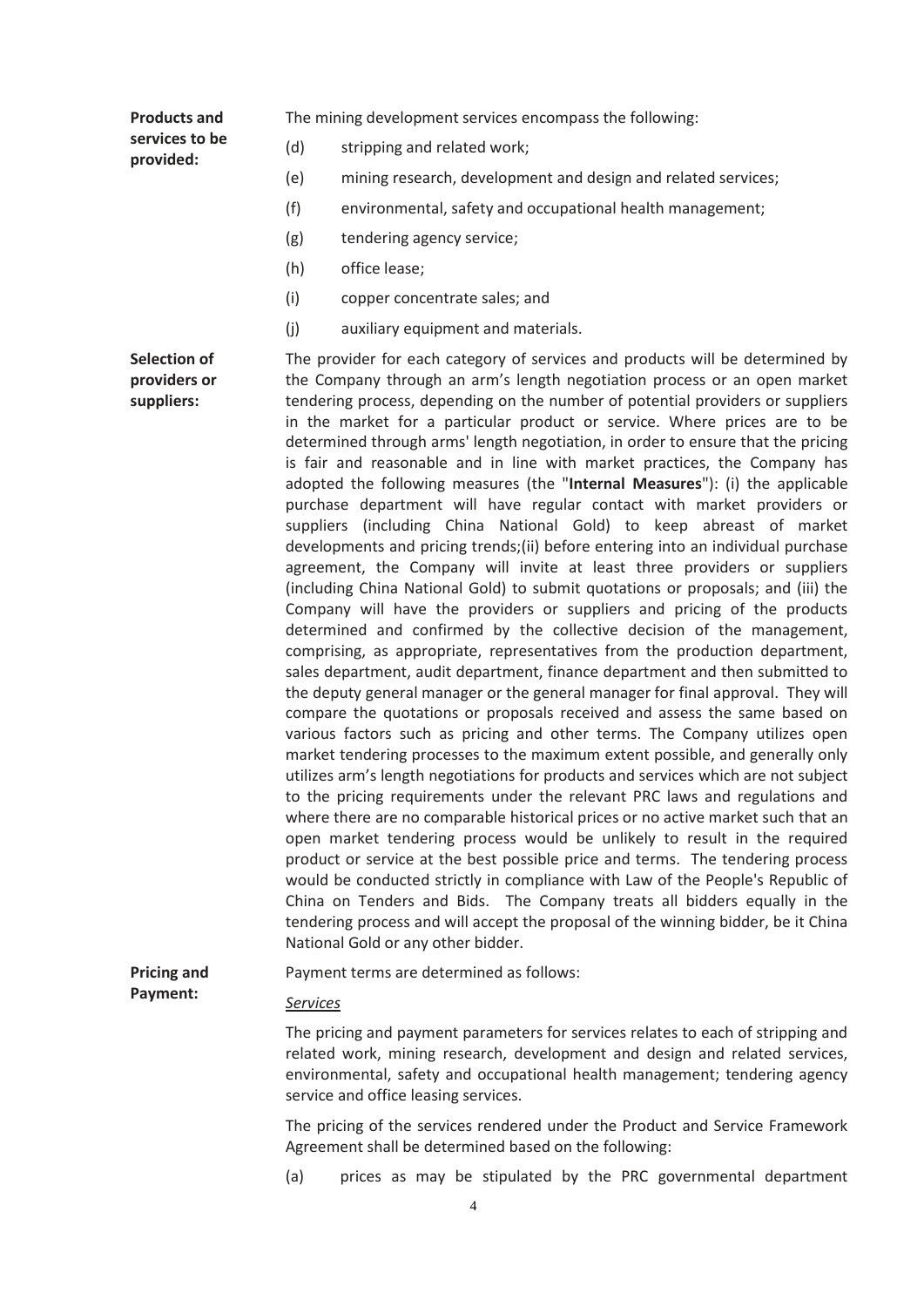responsible for setting such prices or its local bureaus (if any);

- (b) should there be no such prices stipulated by the PRC governmental department respectively for setting such prices or its local bureaus, but there exists an active trading market, prices may be determined by an offering of tender;
- (c) should there be no such prices stipulated by the PRC governmental department respectively for setting such prices or its local bureaus, and there is no active trading market, prices will be determined by comparison to identical or similar historical prices; or
- (d) otherwise, at an agreed upon price consisting of the actual costs plus a reasonable profit margin in accordance with market practice for comparable products and services in the mining industry in China. The reasonable profit margin will be determined after arm's length negotiations in accordance with the Internal Measures and with reference to profit margin of prevailing market for the services and products as contemplated under the Product and Service Framework Agreement and/or the average profits margin in the related industry. Such profit margin of the prevailing market will be determined and confirmed by the collective decision of the management, comprising, as appropriate, representatives from the production department, sales department, audit department, finance department and then submitted to the deputy general manager or the general manager for final approval, and with reference to (i) at least three quotations (including one obtained from China National Gold and two obtained from independent third parties, which provide the same or similar services or products), and (ii) comparing the estimated costs of China National Gold in providing the relevant services as assessed by the Group's relevant internal experts with the quotations obtained, and then submitting to the deputy general manager or the general manager for final approval.

The pricing basis for each of the above services shall fall into category (b) above given the fact that there is active trading markets in China. If category (b) for each of the above services cannot be followed, the Company will consider category (c) and if category (c) cannot be followed, then category (d).

All pricing and payment terms will be set out in a specific contract for such products and services. A key principle stipulated in the Product and Service Framework Agreement is that payment terms shall not be less favourable than those offered or received by independent third parties.

#### *Copper Concentrate Sales*

The pricing of the copper concentrate sold under the Product and Service Framework Agreement shall be referenced to the pricing principles for connected transactions set out under the existing Product and Service Framework Agreement, as follows:

- (a) prices as may be stipulated by the PRC Governmental department respectively for setting such prices or its local bureaus (if any);
- (b) if there are no such stipulated prices but an active market exists, prices as may be determined by offering of tender;
- (c) if there are no such stipulated prices and also no active market, prices as with reference to identical or similar transacted prices as observed from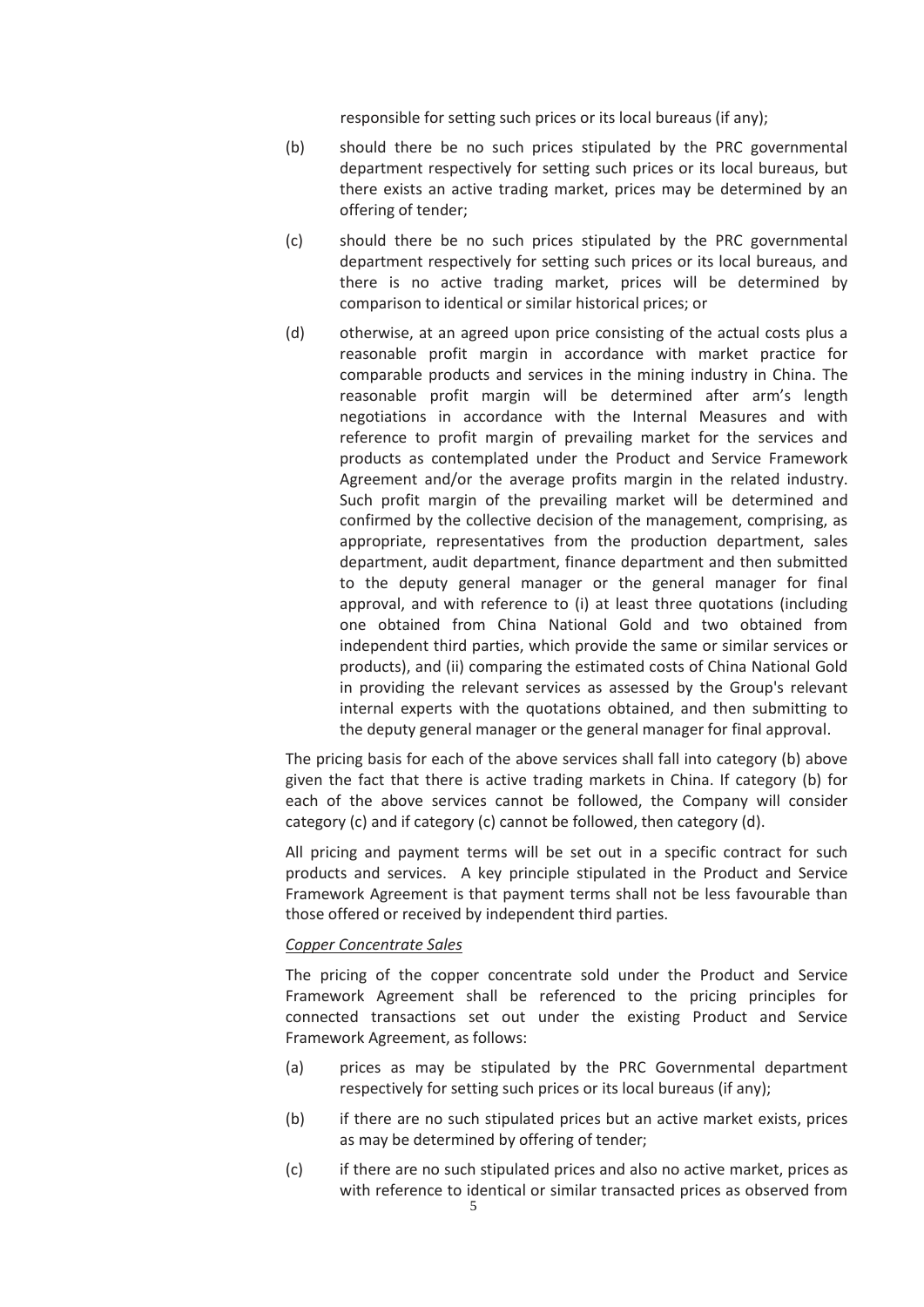the market; otherwise

(d) an agreed price consisting of the actual costs plus a reasonable profit margin. The reasonable profit margin will be determined after arm's length negotiations in accordance with the Internal Measures and with reference to profit margin of prevailing market for the services and products as contemplated under the Product and Service Framework Agreement and/or the average profits margin in the related industry. Such profit margin of the prevailing market will be determined and confirmed by the collective decision of the management, comprising, as appropriate, representatives from the production department, sales department, audit department, finance department and then submitted to the deputy general manager or the general manager for final approval, and with reference to (i) at least three quotations (including one obtained from China National Gold and two obtained from independent third parties, which provide the same or similar services or products), and (ii) comparing the actual costs of the Group.

The pricing basis for the sales and purchase of copper concentrates between the Group and China National Gold shall fall into category (b) above given the fact that there is active markets for copper, gold and silver in China. If category (b) for each of the sales and purchase of copper concentrates cannot be followed, the Company will consider category (c) and if category (c) cannot be followed, then category (d). The settlement price of the Group's copper concentrates shall be referenced to the publicly available quotation from international recognized commodity exchanges in China such as (i) the spot contract of the standard cathode copper in Shanghai Futures Exchange, (ii) the price of Au9995 gold ingot in the Shanghai Gold Exchange, and (iii) the No.3 GB silver in the Shanghai White Platinum & Silver Exchange prevailing at the time of each purchase order.

China National Gold represented and warranted in the existing Product and Service Framework Agreement that the terms offered to the Company are not less favourable than those offered to independent third parties. The Group has in place internal control measures for choosing between China National Gold and other independent third party buyers for the Group's copper concentrates. Under such measures, the Group will select the successful buyer of the Group's products including the copper concentrates by the way of open tender. In particular, before entering into specific purchase and sales contract with the potential buyers, at least 3 quotations from different parties (including China National Gold) will be obtained by the Group and the Group will assess each potential buyer based on the following criteria:

- (a) Pricing terms
- (b) Payment terms
- (c) Payment ability (with the assessment on historical payment record of potential buyers)
- (d) Volume of intended transactions (buyers with the ability to take up a large volume of the Group's products will be preferred)

The screening process, rationale and result on the potential buyers will be documented and submitted to the senior management of the Group for review and final approval before entering into specific purchase and sales contract with the successful buyers.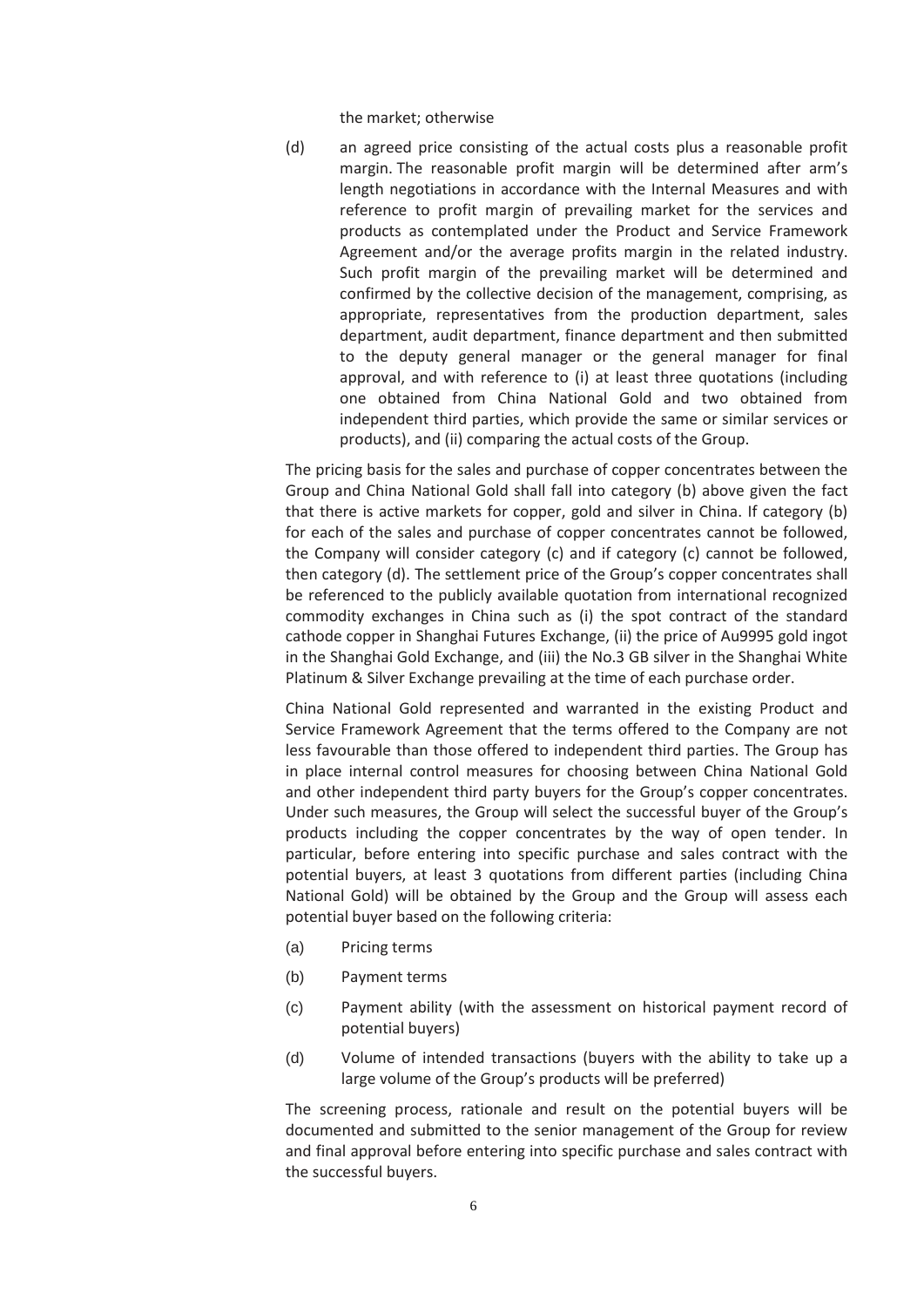After considering the above including the pricing basis and the internal control measures mentioned above, the Directors are of the view that the transactions contemplated under the Product and Service Framework Agreement (as amended by the Amendment Agreement) will be conducted on normal commercial terms or better and are fair and reasonable and in the interests of the Company and the Shareholders as a whole.

#### *Auxiliary Equipment and Materials*

The pricing of the auxiliary equipment and materials provided under the Product and Service Framework Agreement shall be determined based on the following:

- (a) prices as may be stipulated by the PRC governmental department respectively for setting such prices or its local bureaus (if any);
- (b) should there be no such prices stipulated by the PRC governmental department respectively for setting such prices or its local bureaus, but there exists an active trading market, prices may be determined by an offering of tender;
- (c) should there be no such prices stipulated by the PRC governmental department respectively for setting such prices or its local bureaus, and there is no active trading market, prices will be determined by comparison to identical or similar historical prices; or
- (d) otherwise, at an agreed upon price consisting of the actual costs plus a reasonable profit margin in accordance with market practice for comparable products and services in the mining industry in China. The reasonable profit margin will be determined after arm's length negotiations in accordance with the Internal Measures and with reference to profit margin of prevailing market for the services and products as contemplated under the Product and Service Framework Agreement and/or the average profits margin in the related industry. Such profit margin of the prevailing market will be determined and confirmed by the collective decision of the management, comprising, as appropriate, representatives from the production department, sales department, audit department, finance department and then submitted to the deputy general manager or the general manager for final approval, and with reference to (i) at least three quotations (including one obtained from China National Gold and two obtained from independent third parties, which provide the same or similar services or products), and (ii) comparing the estimated costs of China National Gold in providing the auxiliary equipment and materials as assessed by the Group's relevant internal experts with the quotations obtained, and then submitting to the deputy general manager or the general manager for final approval.

The pricing basis for the auxiliary equipment and materials shall fall into category (b) above given the fact that there is active trading markets in China. If category (b) for each of the above services cannot be followed, the Company will consider category (c) and if category (c) cannot be followed, then category (d).

All pricing and payment terms will be set out in a specific contract for such products and services. A key principle stipulated in the Product and Service Framework Agreement is that payment terms shall not be less favourable than those offered or received by independent third parties.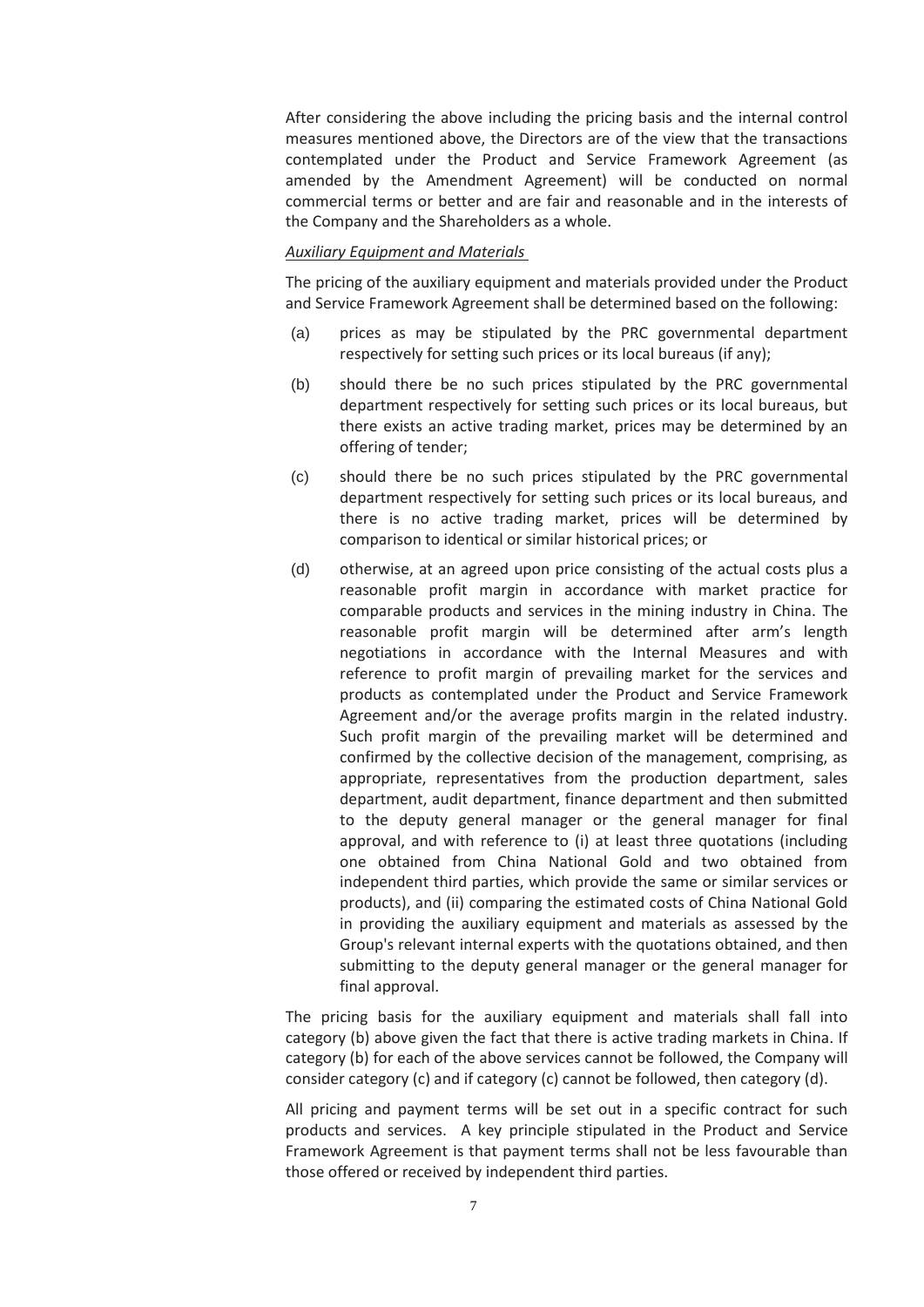The Company expects that it will attain significant cost savings for prices of auxiliary equipment and materials by utilizing China National Gold's centralized procurement system. However, to ensure it receives favourable pricing, the Company will seek prices from at least three sources (including two from third party sources and China National Gold) and will maintain relationships with equipment and material suppliers other than China National Gold. For each specific contract, the Company will formally seek third party bids and proposals in writing and will involve members of management who are tasked with maintaining the Company's database on market pricing and terms. No contract will be entered into without input and participation of each relevant department of the Company. It will be The reasonable profit margin will be determined after arm's length negotiations in accordance with the Internal Measures and with reference to profit margin of prevailing market for the services and products as contemplated under the Product and Service Framework Agreement and/or the average profits margin in the related industry. Such profit margin of the prevailing market will be determined and confirmed by the collective decision of the management, comprising, as appropriate, representatives from the production department, sales department, audit department, finance department and then submitted to the deputy general manager or the general manager for final approval, and will compare the quotations or proposals received and assess the same based on various factors such as pricing and other terms. A core principle is that the Company will attain the best available pricing terms, so in the event the most favourable pricing is not available through China National Gold's centralized procurement system the Company will purchase such equipment and materials directly from third parties who offer the best pricing.

### **B. Basis for the proposed revision to the Product and Service Framework Agreement**

The Company expects to complete its ongoing Phase II expansion of the Jiama Mine by 2016. Given the current unfavorable copper market, the Directors considered it strategically beneficial to leverage China National Gold's strong smelting and purchasing capabilities by including the sale of copper concentrate under the Product and Service Framework Agreement that relates to the overall development of the Phase II expansion. The Directors anticipate that the existing annual cap for the year ending December 31, 2015 for the transactions under the Product and Service Framework Agreement will not be sufficient and the transactions between the Company and China National Gold will be extended beyond June 18, 2016 i.e. the original expiry date of the Product and Service Framework Agreement. Therefore, the Company entered into the Amendment Agreement with China National Gold to revise the expiry date of the Product and Service Framework Agreement to December 31, 2017 and include the sales and purchase transaction of copper concentrates between the Group and China National Gold into the product and service scope of existing Product and Service Framework Agreement. Upon amendments under the Amendment Agreement becoming effective when the approval of the Amendment Agreement by the Independent Shareholders at the meeting is obtained, the 2015 Contract for Purchase and Sale of Copper Concentrate (as defined in the circular of the Company dated May 14, 2014) will be terminated.

The reasons for and benefits of revising the Product and Service Framework Agreement mainly include:

- (a) the ability to leverage on China National Gold's expertise in mining design, its centralized procurement system and its technological capabilities to maximize productivity; and
- (b) in view of the unfavourable copper market for copper producers, by entering such agreement, the Company can leverage on China National Gold's strong melting and purchase capabilities.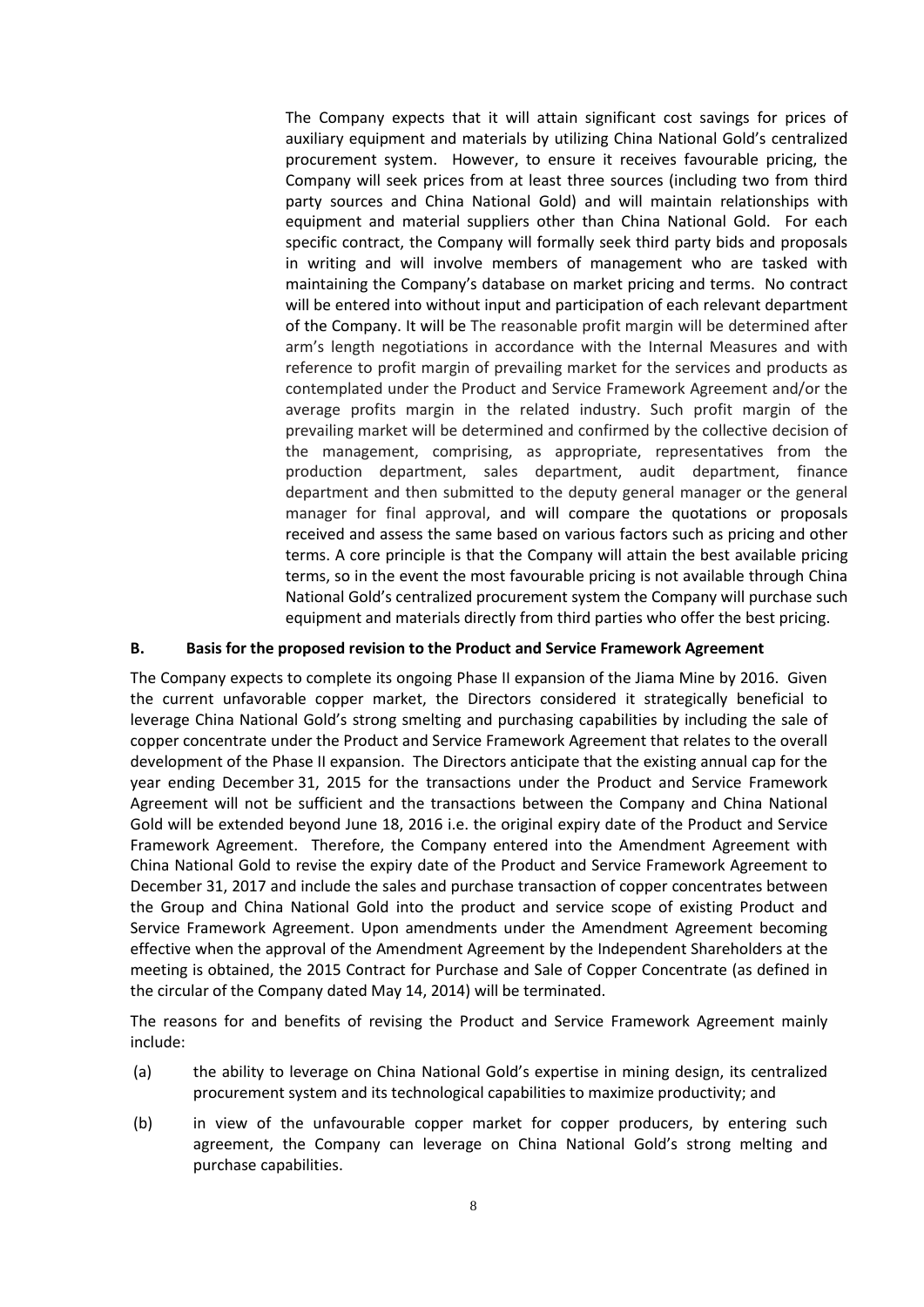### **C. Historical figures and the proposed annual caps for sales of copper concentrate**

|                                                                           | 2013<br>(RMB in million) | 2014<br>(RMB in million) | 2015<br>(RMB in million) |
|---------------------------------------------------------------------------|--------------------------|--------------------------|--------------------------|
| Historical and existing annual caps for the<br>sale of copper concentrate | 510                      | 3,400                    | 3,553                    |
| Existing annual caps under the Product and                                |                          |                          | 650                      |

Service Framework Agreement

### **D. Proposed annual caps and basis of determination for annual caps under the Product and Service Framework Agreement**

The following table sets out (1) the existing annual caps for the year ending December 31, 2015 and (2) the proposed annual caps for the years December 31, 2015 through December 31, 2017.

|                                                                                          | For the financial year ended December 31 |                               |                               |                               |                               |
|------------------------------------------------------------------------------------------|------------------------------------------|-------------------------------|-------------------------------|-------------------------------|-------------------------------|
|                                                                                          | 2013<br>(RMB in<br>thousands)            | 2014<br>(RMB in<br>thousands) | 2015<br>(RMB in<br>thousands) | 2016<br>(RMB in<br>thousands) | 2017<br>(RMB in<br>thousands) |
| Existing<br>annual caps<br>under the<br>Product and<br>Service<br>Framework<br>Agreement | 870,000                                  | 780,000                       | 650,000                       |                               |                               |
| Actual<br>transaction<br>amounts                                                         | 401,000                                  | 463,428                       |                               |                               |                               |
| Revised and<br>proposed<br>annual caps                                                   |                                          |                               | 5,123,300                     | 5,800,060                     | 7,067,340                     |

The revision of the proposed annual caps for the year ending December 31, 2015from RMB459.7 million to RMB3,657.7 million (before taking the 40% buffer into consideration) is principally caused by the estimated additional transaction amount between the Group and China National Gold in relation to (i) the sales and purchase of copper concentrates of approximately RMB1,639.0 million; (ii) the over-budget budget on the existing construction work of the Jiama Mine tailing dam of approximately RMB818.0 million due to the revision on the Environmental Protection Law of the People's Republic of China imposed by the Chinese Government on April 24, 2014 of which will come into effect on January 1, 2015 (the "Revision") and the complex geological conditions of the Jiama Mine expected to be faced by the Company in carrying out such construction; (iii) the additional purchase of auxiliary equipment from China National Gold of approximately RMB176.1 million by utilizing its centralized procurement office; (iv) the additional mining, stripping and transportation services of approximately RMB480.7 million and (v) the other additional and new services provided by China National Gold that were not covered in the existing annual caps for the year ending December 31, 2015 of approximately RMB84.2 million.

The Directors have estimated such proposed annual monetary caps for the transactions contemplated under the Product and Service Framework Agreement based on the following factors:

<sup>(</sup>a) the expected contractual fees payable for the mining related services and products;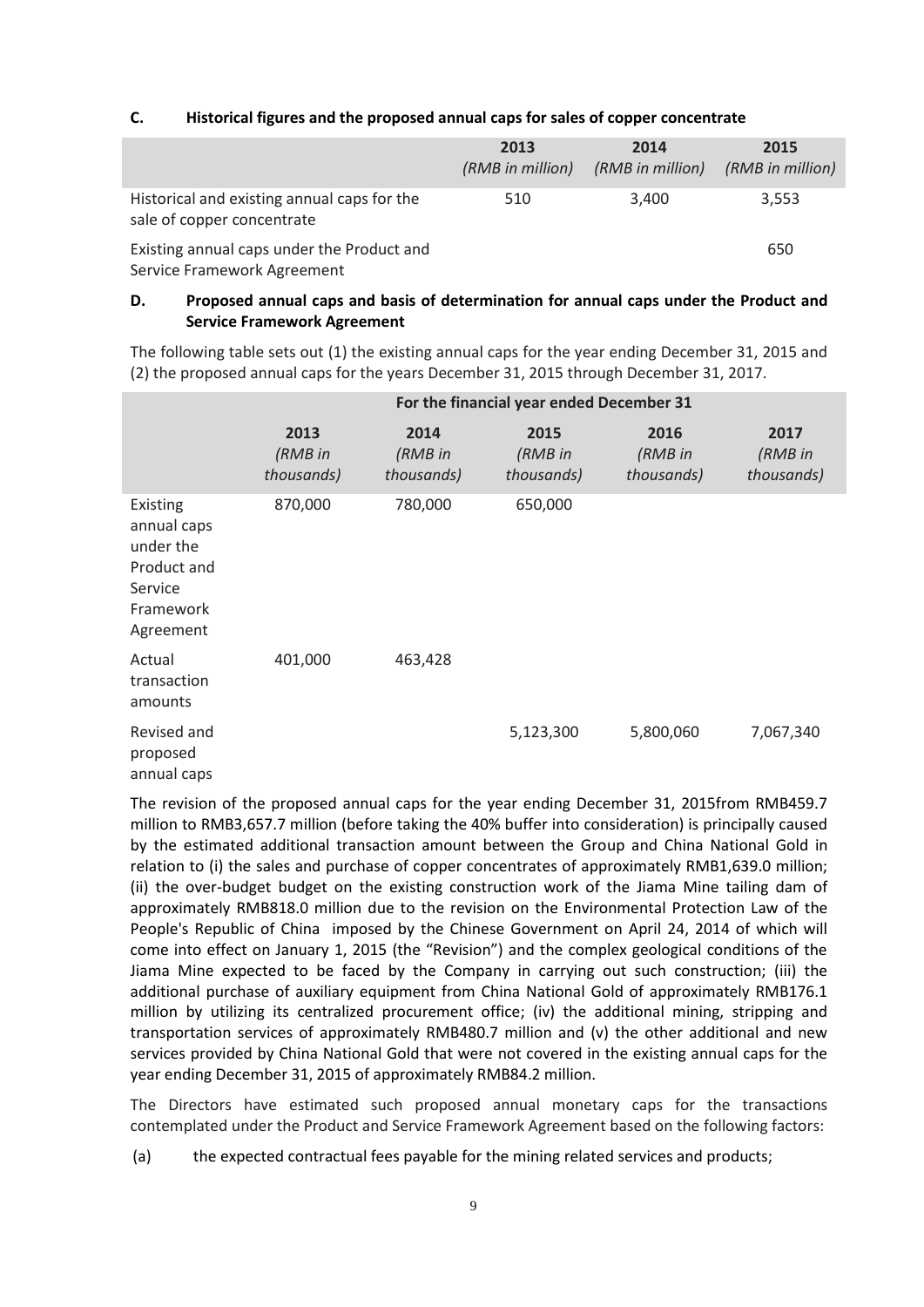- (b) the work schedule for mining development services under the Product and Service Framework Agreement and the procurement schedule for equipment;
- (c) the historical caps under the Product and Service Framework Agreement;
- (d) the price of copper concentrates referenced to an analysis of anticipated copper prices during the term of the Product and Service Framework Agreement, which is assessed against historical prices to assess market volatility, based on: (i) the monthly arithmetic average price settled in each trading day of the month in which the goods are delivered under the spot contract of the standard cathode copper in Shanghai Futures Exchange, (ii) the monthly arithmetic average of the weighted (settlement) price of Au9995 gold ingot of each trading day in the Shanghai Gold Exchange, and (iii) the monthly arithmetic average of No.3 GB silver in the Shanghai White Platinum & Silver Exchange prevailing at the time of each purchase order; and
- (e) the environmental, geological and socioeconomic conditions in the mines operated by the Group in the PRC.

### **E. Reasons for and benefits of revising the Product and Service Framework Agreement**

The reasons for and benefits of revising the Product and Service Framework Agreement mainly include:

- (a) China National Gold is the largest gold production enterprise in the PRC and is engaged in survey design, resources development, production, sale and construction in relation to minerals such as gold, silver, copper and molybdenum. The Group can leverage on China National Gold's expertise in mining design, its centralized procurement system and its technological capabilities to maximize productivity at the CSH Mine and the Jiama Mine.
- (b) The Directors are of the view that the Product and Service Framework Agreement will effectively facilitate the Group's operations in the PRC.
- (c) As required under the Price Law of the PRC, the relevant rules, regulations and measures formulated and promulgated thereunder and other applicable PRC laws and regulations, merchandise and services prescribed thereunder will be subject to the pricing requirements thereunder or the prices stipulated in the price catalogs issued by the central government or local governments at the provincial, autonomous regional and municipal levels of the PRC from time to time. Should the services or products provided for the transactions under the Product and Service Framework Agreement fall within the scope of such pricing requirements or the applicable price catalogs issued by the PRC government at the relevant time, the prices of such services or products will be determined in accordance with the prices stipulated under such requirements or such catalogs. Should there be no such prices stipulated by the PRC government but there exists an active trading market, prices may be determined by an offering of tender. Should there be no such prices stipulated by the PRC government and there is no active trading market, prices will be determined by comparison to identical or similar historical prices. For transactions which are not subject to the pricing requirements under the relevant PRC laws and regulations and where there are no comparable historical prices or no active market, the prices will be determined through arm's length negotiations between the parties after taking into account the actual costs and reasonable profit margin, which will be determined after arm's length negotiations and with reference to profit margin of prevailing market for the services and products as contemplated under the Product and Service Framework Agreement and/or the average profits margin in the related industry. Such profit margin of the prevailing market will be determined with reference to the quotations obtained from independent third parties, which provide the same or similar services or products.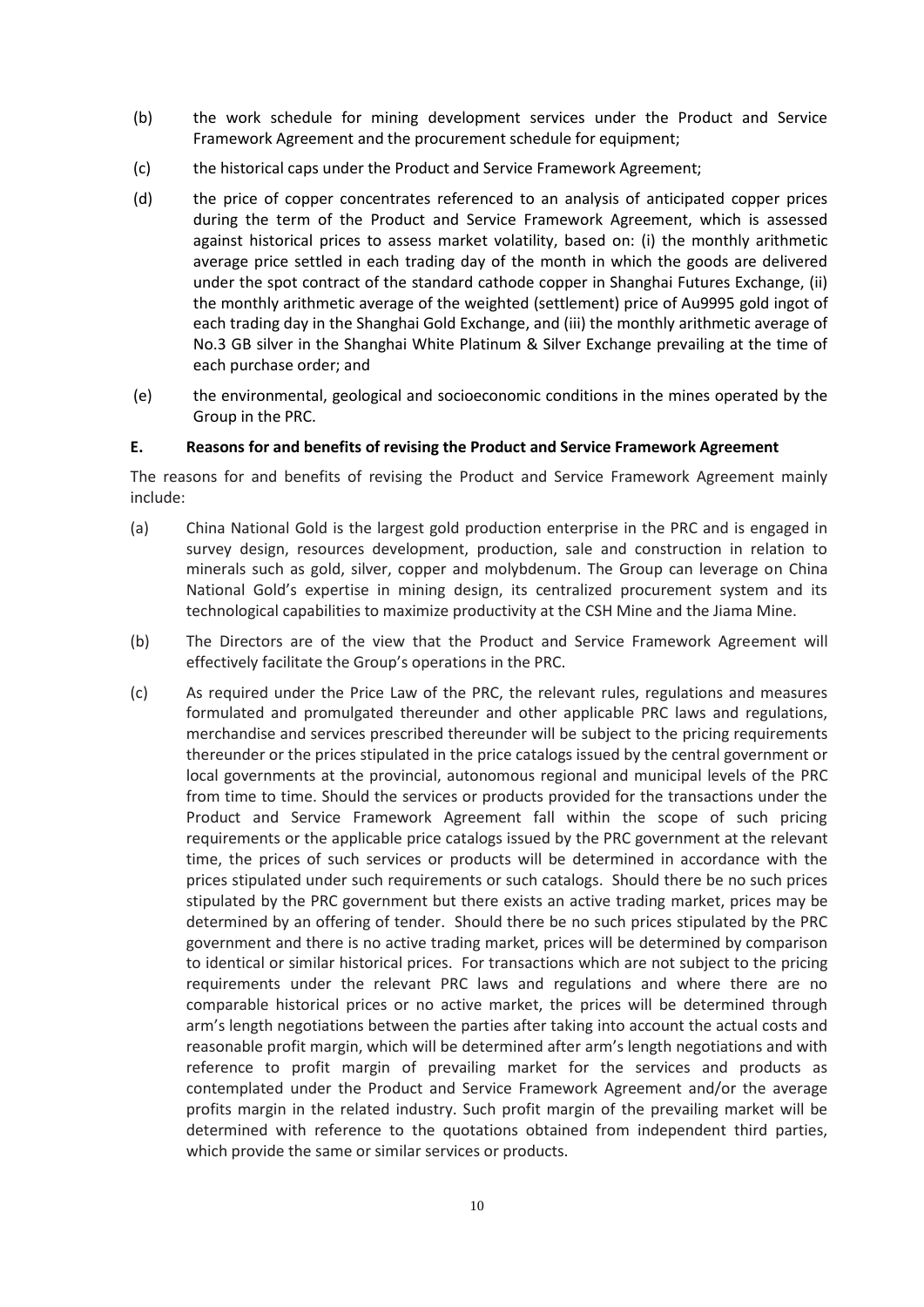- (d) Where prices are to be determined through arms' length negotiation, in order to ensure that the pricing is fair and reasonable and in line with market practices, the Company has adopted the following measures: (i) the applicable purchase department will have regular contact with market providers or suppliers (including China National Gold) to keep abreast of market developments and pricing trends;(ii) before entering into an individual purchase agreement, the Company will invite certain providers or suppliers (including China National Gold) to submit quotations or proposals; and (iii) the Company will have the providers or suppliers and pricing of the products determined and confirmed by the collective decision of the management, comprising, as appropriate, representatives from the production department, sales department, audit department, finance department and then submitted to the deputy general manager or the general manager for final approval. They will compare the quotations or proposals received and assess the same based on various factors such as pricing and other terms.
- (e) Where prices are to be determined through the application of a cost plus profit margin, the profit margin must fall into the range of the pre-agreed arm's length range, which is equal to or no favourable than those provided by China National Gold to any independent thirdparty. The Company anticipates that based on previous experience, there are only a very minor number of services may fall into this category. Historically, the pre-agreed arm's length range of profit margin is 10% to 30% and the Company expects that range would continue to be applied.

The Directors (including the independent non-executive Directors) consider that (i) the revisions to the transactions under the Product and Service Framework Agreement will be entered into in the ordinary course of business; (ii) the terms of the Product and Service Framework Agreement are normal commercial terms and are fair and reasonable and in the interest of the Company and its Shareholders as a whole; and (iii) the proposed annual monetary caps for the transactions contemplated under the Product and Service Framework Agreement for years ending December 31, 2015, 2016 and 2017 are fair and reasonable and in the interest of the Company and its Shareholders as a whole.

### **2. Financial Services Agreement**

Inner Mongolia Pacific, Huatailong and China Gold Finance entered into a Financial Services Agreement on May 29, 2015 pursuant to which China Gold Finance will provide deposit services, loan, settlement, credit facility, financial advisory and other financial services subject to terms and conditions provided therein for a term of three years with an effective date from the date of satisfaction of (i) China Gold Finance successfully obtaining all necessary licenses and permits required to carry out the financial services contemplated under the Financial Services Agreement, and (ii) the approval of the Financial Services Agreement by the Shareholders at the Meeting. The daily maximum deposit balance (including accumulative settlement interest) shall not exceed RMB3,000 million.

### **A. Key terms**

| Date:                  | May 29, 2015                                                                                                                                                                                                 |                                                                |  |
|------------------------|--------------------------------------------------------------------------------------------------------------------------------------------------------------------------------------------------------------|----------------------------------------------------------------|--|
| <b>Parties:</b><br>(a) |                                                                                                                                                                                                              | Inner Mongolia Pacific and Huatailong (as the Recipients); and |  |
|                        | (b)                                                                                                                                                                                                          | China Gold Finance (to be established and as the Provider)     |  |
| <b>Subject matter:</b> | Financial Services provided by China Gold Finance to the Recipients and/or its<br>controlling subsidiaries include deposits, loans, settlement services, financial<br>advisory and other financial services. |                                                                |  |
| Term:                  | Three years effective from the date of satisfaction of (i) successfully obtaining                                                                                                                            |                                                                |  |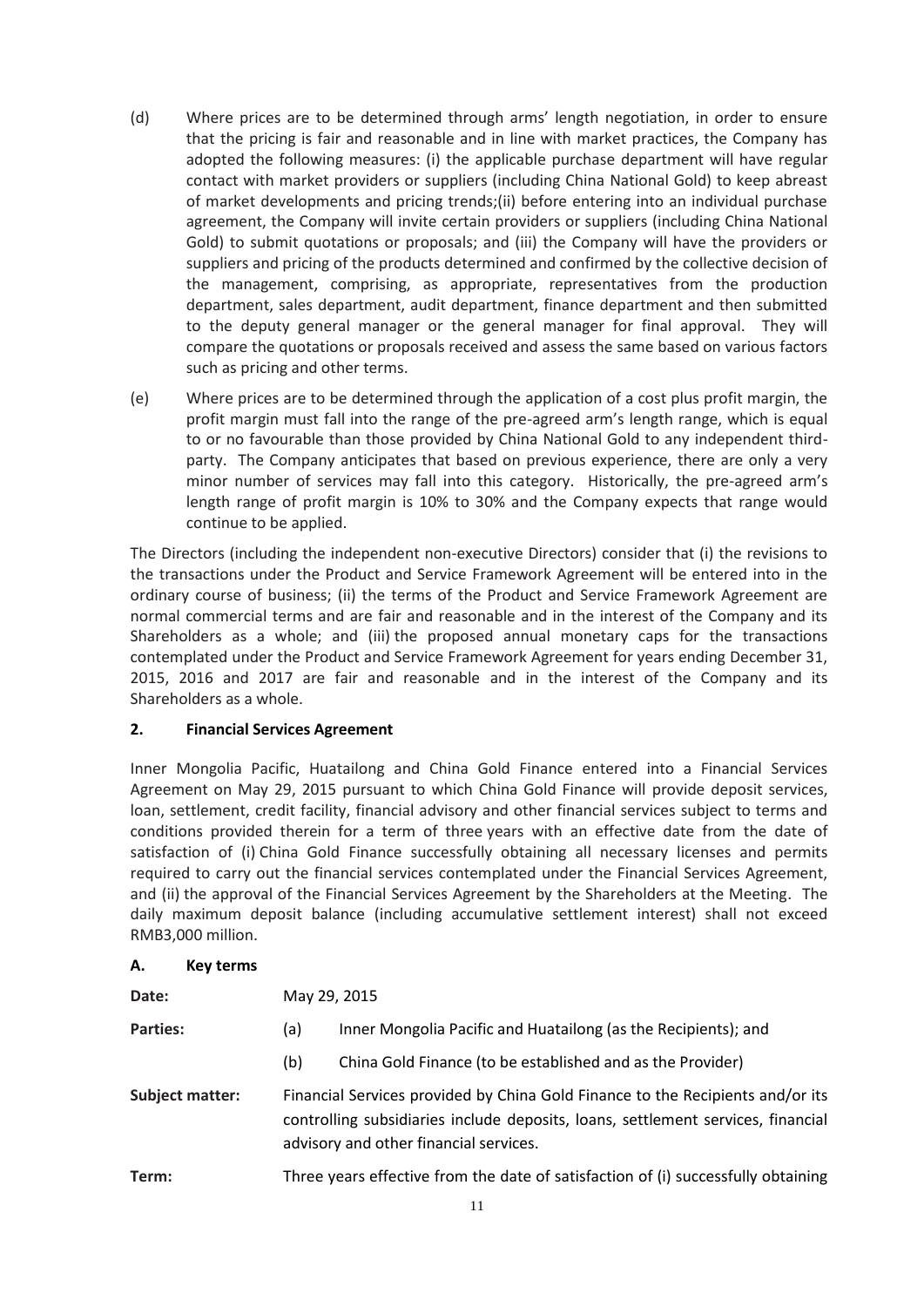all necessary licenses and permits by China Gold Finance in carrying out the financial services contemplated under the Financial Services Agreement; and (ii) the approval of the Financial Services Agreement by the Shareholders at the Meeting.

**Description:** China Gold Finance will provide the financial services set out below. China Gold Finance undertakes to provide the Recipient with high quality and efficient financial services.

#### *Deposit Service*

China Gold Finance will accept deposits from the Recipients, up to a maximum amount of daily deposit balance (including accumulative settlement interest) not to exceed RMB3,000 million during the term of the Financial Services Agreement.

Each of the deposit service, the loan service, the settlement service and other financial services mentioned above will be conducted separately and independently from one another, although the terms of these services are set out in the Financial Services Agreement as opposed to in separate agreements. Further, no security over the Group's assets will be given in favour of China Gold Finance for each type of service to be provided under the Financial Services Agreement.

#### *Loan Service*

China Gold Finance will provide funds circulation services, such as loans and guarantees of financial obligations of the Recipients. The loans are to be provided on a similar basis as the Recipients are currently subject to in dealings with the major domestic commercial banks. The Recipients will not grant any security interest over their assets for loans made under the Financial Services Agreement. In the event the Recipients are unable to repay any loans, China Gold Finance will have the only recourse under the contract to sue for damages for that particular loan. China Gold Finance will not have any recourse against the Recipients under such contracts that affect any deposits provided by the Group under the Financial Services Agreement (including but not limited to any right whatsoever relating to the control, offset or other disposal of such deposits).

#### *Settlement Service*

China Gold Finance will provide settlement services such as collection, payment or internal settlement services.

#### *Other Financial Services*

China Gold Finance will provide financial advisory services, credit appraisal services and other services approved by the China Banking Regulatory Commission.

**Payment terms:** Payment terms are determined as follows:

#### *Deposit Service*

Deposit interest rates will not be lower than (i) the benchmark rates established by the Chinese Central bank for the same period and the same type, (ii) the same type of deposit interest rate at the same period from the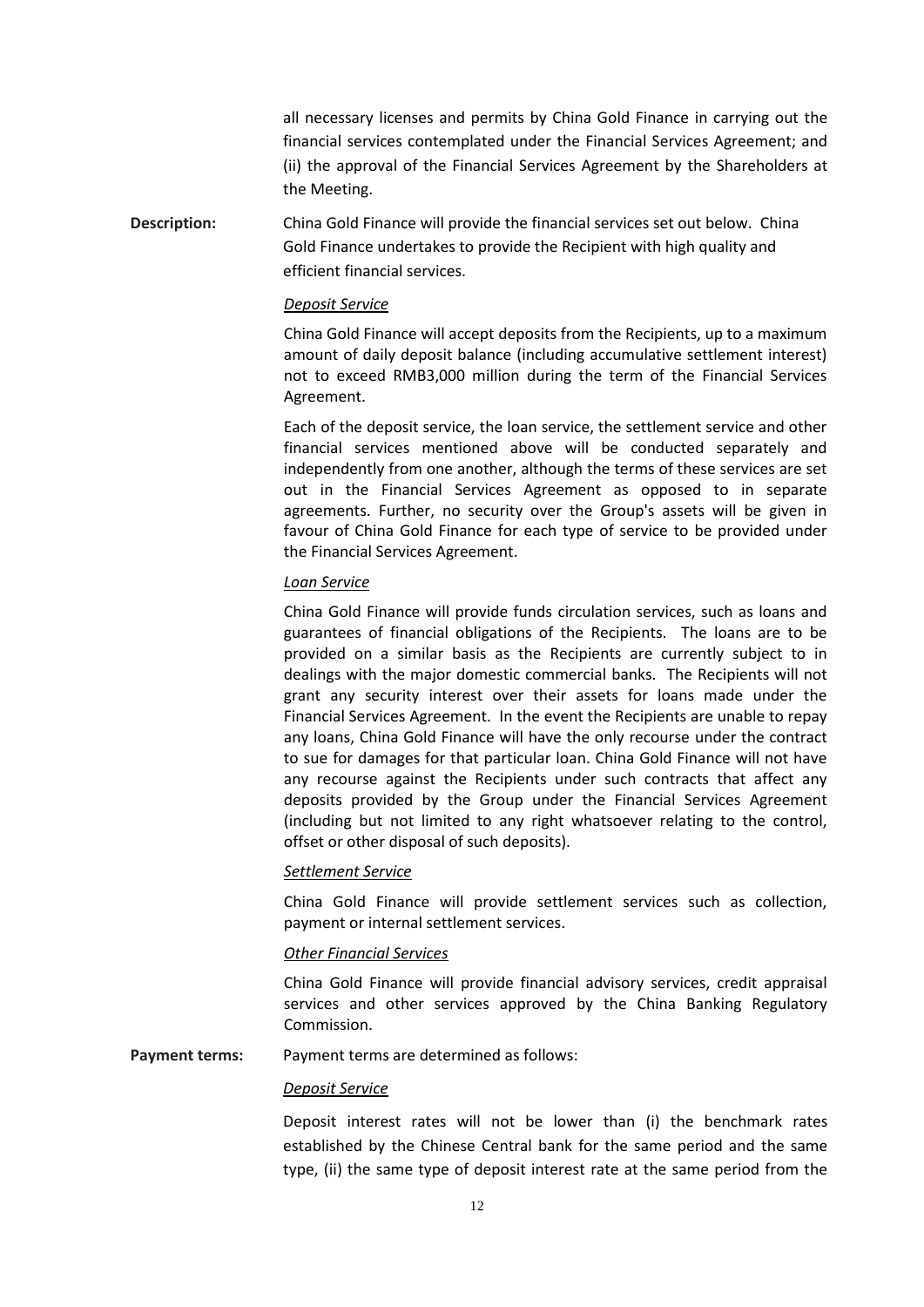major domestic commercial banks, and (iii) the interest rate for deposits made by China National Gold or its subsidiaries at the same period.

### *Loan Service*

Loan interest rates will not be higher than (i) the benchmark rates established by the Chinese Central bank for the same period and the same type of loan, (ii) the interest rate for the same type of loans at the same period from the major domestic commercial banks, and (iii) the interest rate for comparable loans made to China National Gold or its subsidiaries at the same period.

### *Settlement Service*

China Gold Finance will provide the Recipients the settlement services free of charge.

### *Other Financial Services*

China Gold Finance will provide other financial services free of charge.

### **B. Proposed caps**

There is no historical data available as this is the initial Financial Services Agreement.

The following table sets out the proposed deposit balance daily caps for the years December 31, 2015 through December 31, 2017.

|                     | 2015             | 2016             | 2017             |
|---------------------|------------------|------------------|------------------|
|                     | (RMB in million) | (RMB in million) | (RMB in million) |
| Proposed daily caps | 3,000            | 3,000            | 3,000            |

The Recipient's estimate that the daily caps for the maximum daily balance of the deposit for each of the three years ending December 31, 2017 is RMB3,000,000,000 after considering the current operations and development plan of each of the Recipients. The Company has also taken into account its current and anticipated daily deposit balance for each of the Recipients under current financial services arrangements.

According to the annual report of the Company for the year ended 31 December 2014, the Group had bank balances and cash of approximately USD565.6 million (equivalent to approximately RMB3,506.7 million) as at 31 December 2014, which was significantly more than the bank balances and cash of approximately USD105.9 million (equivalent to approximately RMB656.6 million) as at 31 December 2013 due to the bond issuance of USD500 million (equivalent to approximately RMB3,100.0 million) in July 2014. Since July 2014, the proceeds from the bond issuance have been deposited to local branches of the Bank of China and the Industrial and Commercial Bank of China. The daily deposit cap represented approximately 85.6% of the Group's bank balances and cash as at 31 December 2014. By depositing majority of the cash that is temporarily not in use by the Group, the Group can earn a higher interest income and can thereby maximize the interest income received by the Group and maximize the Shareholder value at the same time. Due to the expected gradual increase in business scale of the Group, in particular due to the completion of Phase II of the Jiama Mine expansion plan, will also result in the increase in future cash inflow and outflow of the Group and therefore it would mean a need for a higher daily deposit cap by the Group with China Gold Finance.

The proposed daily cap is based only on deposit services.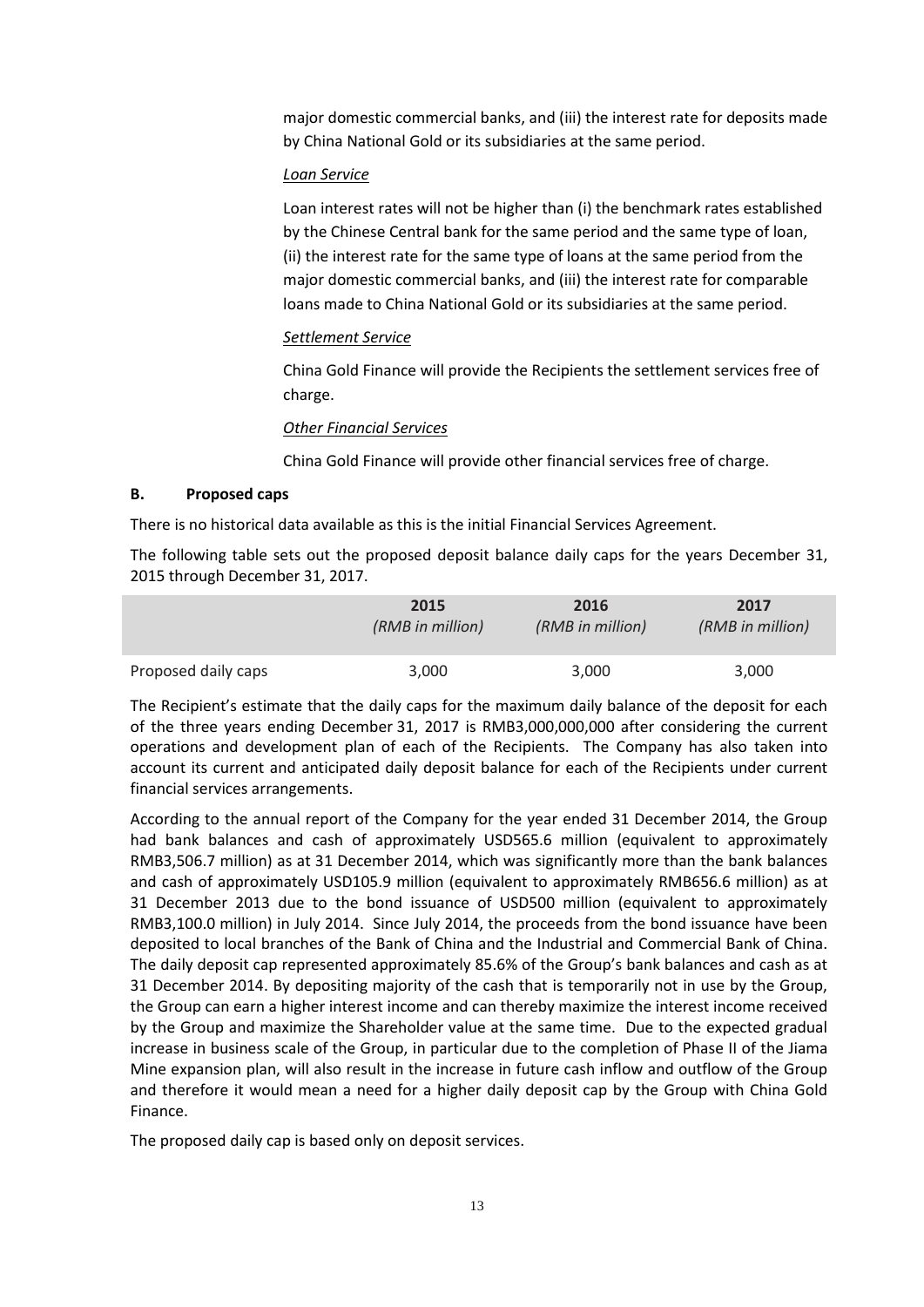### **C. Basis for the Financial Services Agreement**

In arriving at the reasons to enter the Financial Services Agreement, the Company has considered the following factors:

- (a) the interest rate payable for the Recipient's deposits with China Gold Finance shall not be lower than the interest rate payable by major domestic commercial banks in the PRC for comparable deposits and such interest shall be payable by China Gold Finance on a basis that is not less favourable to the Recipients than those of the major domestic commercial banks;
- (b) no service fees shall be charged for settlement services, financial and financing advisory services to be provided by China Gold Finance;
- (c) the interest rate to be charged for the loans to be provided by China Gold Finance to either Recipient shall not be higher than the rate charged by major domestic commercial banks in the PRC for comparable loans and such interest shall be payable on a basis that is not less favourable to the Recipients than those of the major domestic commercial banks;
- (d) China Gold Finance shall ensure the prudent management of its business and the strict compliance with the risk control indicators for financial institutions issued by the China Banking Regulatory Commission ("CBRC");
- (e) China Gold Finance is required under the terms of the Financial Services Agreement to provide financial services at terms that are not inferior to the terms for the same type of services provided by the major domestic commercial banks and by China Gold Finance to China National Gold and its subsidiaries;
- (f) China National Gold is the largest gold producer and has the largest gold refinery facility in the PRC;
- (g) China National Gold has excellent credibility in the gold industry and also has a very good financial history;
- (h) the Group has a long term cooperative relationship with China National Gold;
- (i) China Gold Finance is regulated by the CBRC and must adhere to the relevant rules, regulations and measures formulated and promulgated thereunder and other applicable PRC laws and regulations issued by the central government or local governments at the provincial, autonomous regional and municipal levels of the PRC from time to time;
- (j) China Gold Finance has obtained approval for establishment from the CBRC and China Gold Finance has provided the Company with a legal opinion of PRC counsel that all remaining licenses and approvals should be obtained in the ordinary course without delay, which provides the Company with additional comfort on the timing of the effective date of the Financial Services Agreement; and
- (k) the Financial Services Agreement will not cause significant financial impact to the Company (including Inner Mongolia Pacific and Huatailong).

### **D. Reasons for and benefits of the Financial Services Agreement**

The reasons for and benefits of the Financial Services Agreement mainly include:

- (a) The rates on loans, guarantees and deposits to be offered by China Gold Finance to the Recipient's will be equal to or more favourable than those offered by major domestic commercial banks in the PRC.
- (b) The settlement service and other financial services will be provided under the Financial Services Agreement free of charge.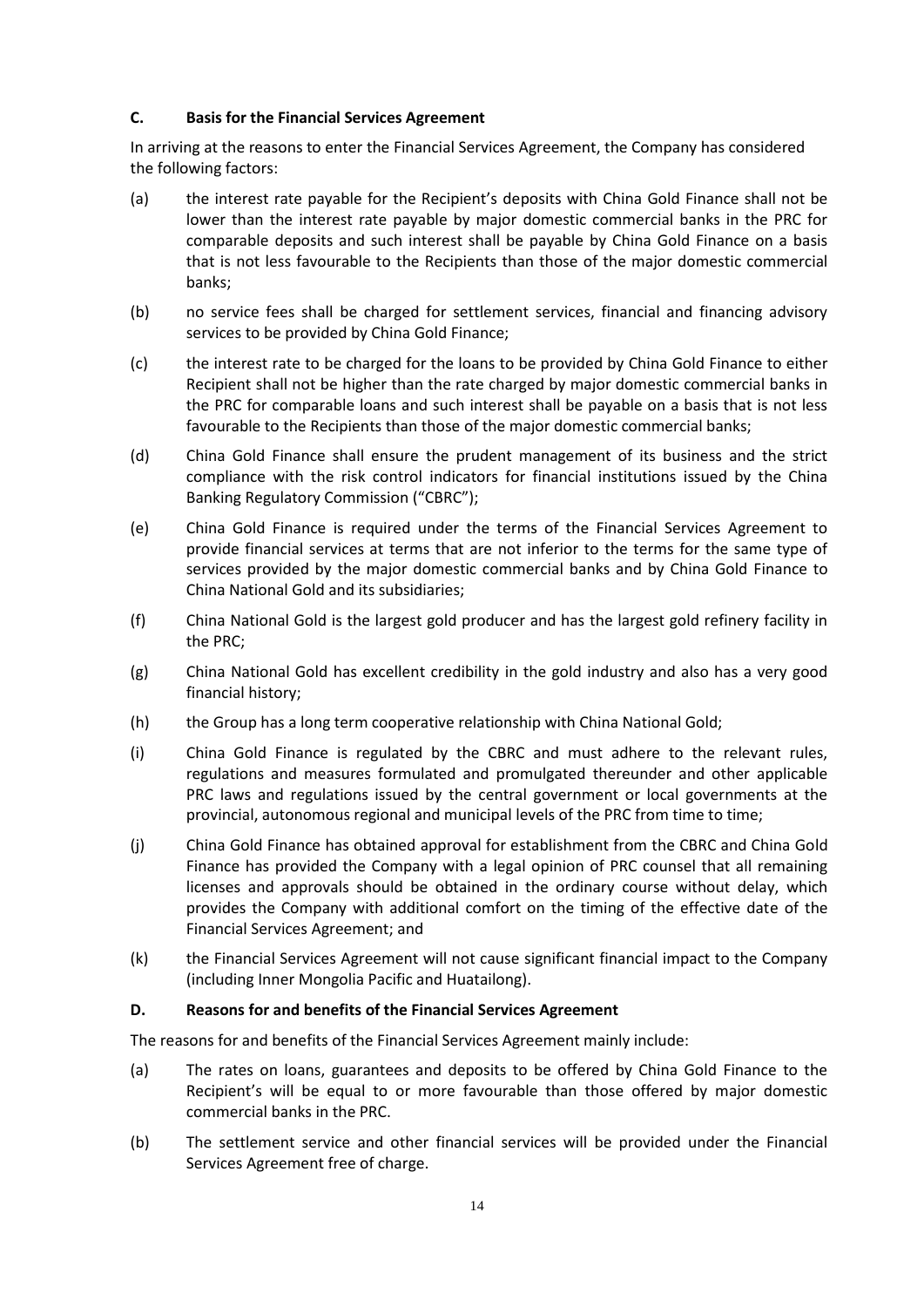- (c) China Gold Finance will be regulated by the CBRC and provides its services in accordance with the rules and operational requirements of these regulatory authorities. In addition, capital risks are reduced through the introduction of the risk control measures stipulated in the Financial Services Agreement.
- (d) The Recipients are expected to benefit from the China Gold Finance's better understanding of the operations of the Recipients which will allow more expedient and efficient services than those rendered by other major domestic commercial banks. For example, in the event that either Recipient considers that it necessary to obtain a loan and guarantee from China Gold Finance in view of its business and financial needs, it is expected that the time required for the examination and approval of the loans and guarantee to be provided by China Gold Finance will be shorter than that required by other major domestic commercial banks.
- (e) Pursuant to the relevant regulations of the CBRC, the customers of China Gold Finance are limited to entities affiliated with China National Gold and its subsidiaries, thereby reducing the risks that China Gold Finance may otherwise be exposed to if its customers include other entities unrelated to China National Gold.
- (f) China National Gold, being the largest gold producer in China and 100% owned by the Chinese central government, has good credibility in the industry. This lends assurance to the Company (including Inner Mongolia Pacific and Huatailong) that risks it may face conducting business with China National Gold (including China Gold Finance) would be low.
- (g) The terms under the Financial Services Agreement are fair, reasonable and beneficial to the Company (including Inner Mongolia Pacific and Huatailong).
- (h) The Directors (including the independent non-executive Directors) considers that the terms of the Financial Services Agreement and the daily caps in respect of the maximum daily balance of deposit and the maximum fees (where applicable) payable for other financial services under the Financial Services Agreement are fair and reasonable and are entered into on normal commercial terms, and on terms no less favourable than those available to independent third parties under the prevailing local market conditions, in the ordinary and usual course of business of the Recipients and the Company and in the interests of the Recipients, the Company and the Shareholders as a whole.

### *Information on China Gold Finance*

China Gold Finance obtained approval for establishment from the CBRC on August 18, 2014. China Gold Finance obtained the Financial License granted by CBRC's Beijing office on May 12, 2015. China Gold Finance is conducting the remaining ordinary procedures for its business establishment and operations, which are all expected to be completed in due course. The Company anticipates that China Gold Finance will commence its operations by June 22, 2015.

The principal operations of China Gold Finance include: providing financial and financing advisory, assisting its members in collecting and making transaction payments; handling entrusted loan and entrusted investments among its members; handling bill acceptance and discounting affairs for its members; conducting internal financial transfers between members the corresponding settlement, clearing design; absorbing deposits from its members; providing loans and finance lease to its members; and engaging in inter-bank borrowings.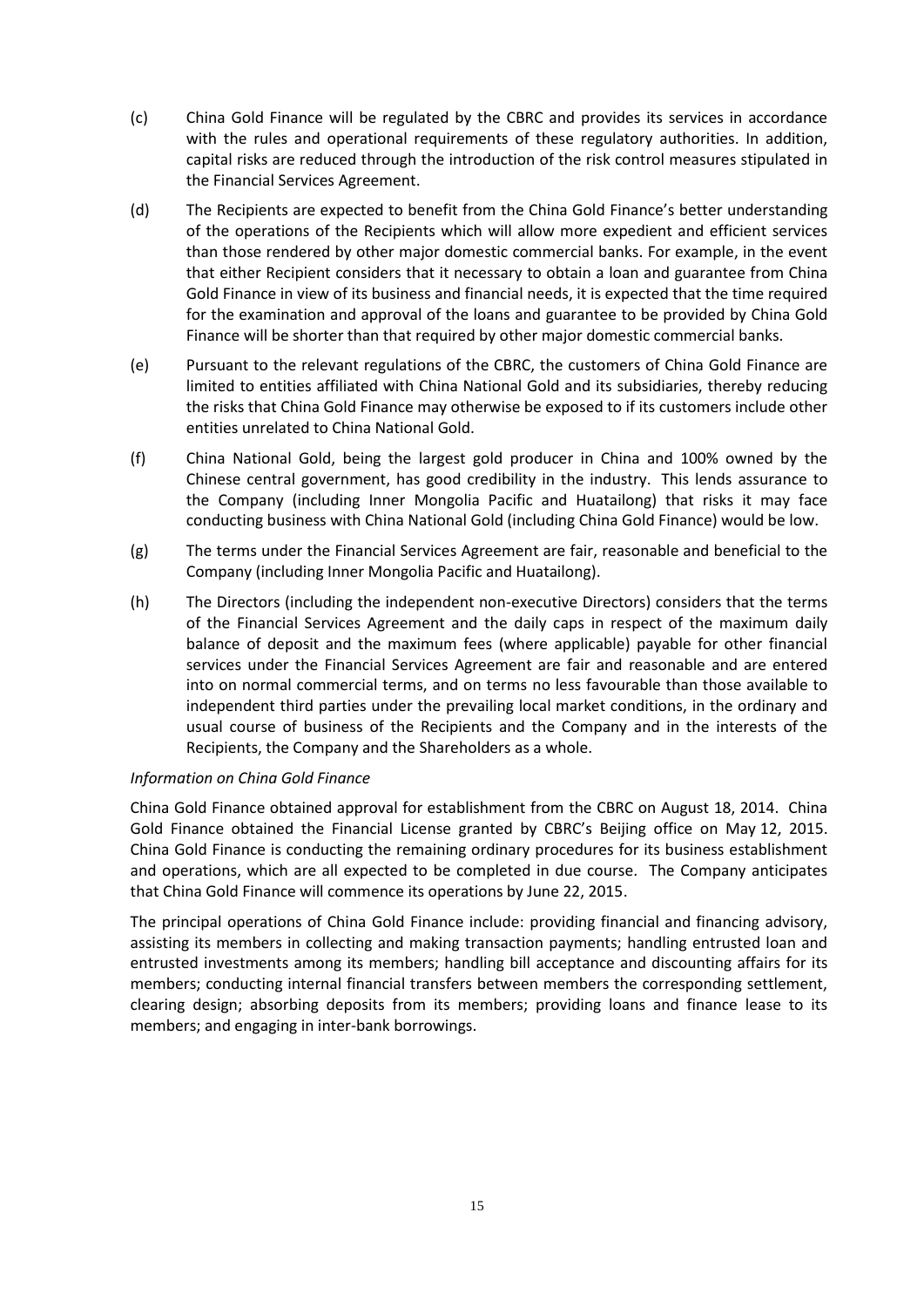### **IMPLICATION UNDER THE HONG KONG LISTING RULES**

The following diagram sets out the current shareholding relationship among China National Gold and the Company and its subsidiaries.



As shown above, the Company, Inner Mongolia Pacific, Huatailong and China Gold Finance are ultimately controlled by China National Gold. As such, China National Gold and China Gold Finance are connected persons of the Company pursuant to Chapter 14A of the Hong Kong Listing Rules.

As one or more of the relevant percentage ratios (as defined under Rule 14.07 of the Hong Kong Listing Rules) for the transactions contemplated under the Product and Services Framework Agreement and the Financial Services Agrement exceeds 5%, such transactions constitute nonexempt continuing connected transactions that are subject to the reporting, annual review, announcement and Independent Shareholders' approval requirements under Chapter 14A of the Hong Kong Listing Rules.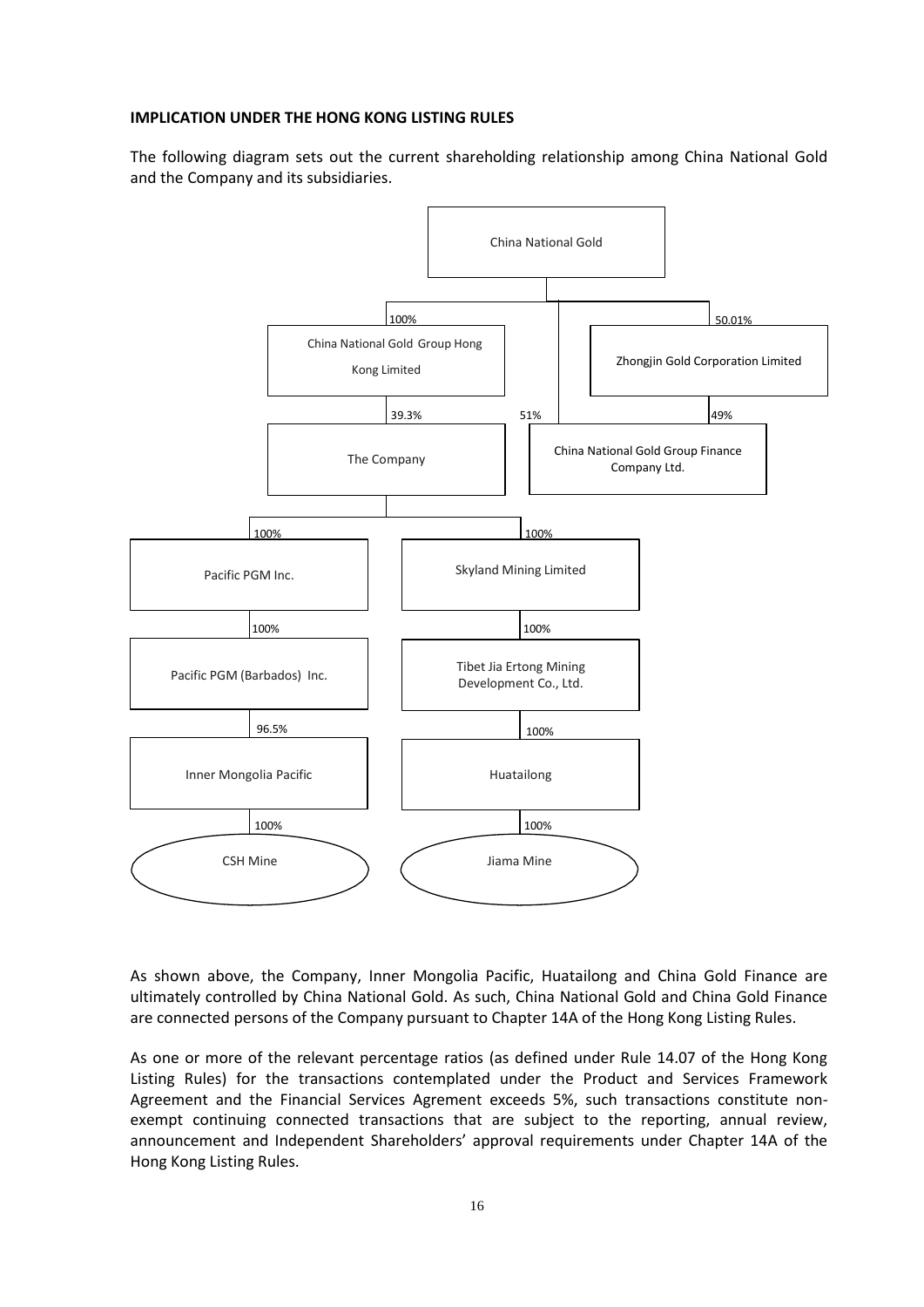As one or more of the relevant percentage ratios (as defined under Rule 14.07 of the Hong Kong Listing Rules) for the deposit service to be provided under the Financial Services Agreement exceeds 5%, such transactions constitute non-exempt continuing connected transactions that are subject to the reporting, annual review, announcement and Independent Shareholders' approval requirements under Chapter 14A of the Hong Kong Listing Rules. Since the loan service under the Financial Services Agreement will be provided to the Group on normal commercial terms or better and no security over the Group's assets will be given for such transactions, the loan service is fully exempt from the reporting, annual review, announcement and Independent Shareholders' approval requirements of Chapter 14A of the Hong Kong Listing Rules pursuant to Rule 14A.90 of the Hong Kong Listing Rules. Given that the settlement service and other financial services under the Financial Services Agreement will be provided to the Group free of charge, none of the applicable percentage ratios (as defined under Rule 14.07 of the Hong Kong Listing Rules) for such transactions exceeds 0.1%, therefore the settlement service and other financial services are fully exempt from the reporting, annual review, announcement and Independent Shareholders' approval requirements of Chapter 14A of the Hong Kong Listing Rules pursuant to Rule 14A.76(1)(a) of the Hong Kong Listing Rules.

Each of Mr. Xin Song, Mr. Bing Liu, Mr. Lianzhong Sun and Mr. Liangyou Jiang is considered to have a conflict of interest in the transactions contemplated under the Continuing Connected Transaction Contracts due to their senior management positions in China National Gold. They abstained from voting on the Board resolutions in relation to such transactions.

Further, as one or more of the relevant percentage ratios (as defined under Rule 14.07 of the Hong Kong Listing Rules) under both the Product and Service Framework Agreement, and the Financial Services Agreement are more than 25%, the transactions contemplated under both the Product and Service Framework Agreement, and the Financial Services Agreement also constitute as major transactions for the Company pursuant to Rule 14.06(3) of the Hong Kong Listing Rules and are subject to reporting, announcement and Independent Shareholders' approval requirements under Chapter 14 of the Hong Kong Listing Rules.

### **FURTHER INFORMATION OF THE PARTIES**

China National Gold is the only enterprise directly supervised by the State Council of the PRC that focuses on the exploration, mining, processing, smelting, refining and sales of gold. It also operates other nonferrous mineral assets related businesses. The predecessor of China National Gold was China National Gold Corporation, which was established in 1979 and headquartered in Beijing. China National Gold was the largest gold producer in China in 2012 by gold output, according to the China Gold Association. It is also the only enterprise in the gold industry in China that explores, produces and processes gold with a grade of Au99999.

The Company is a gold and base metal mining company based in Vancouver, Canada. Its principal properties are the CSH Mine located in Inner Mongolia, China and the Jiama Mine, located in the Tibet Autonomous Region, China. The Company commenced gold production at the CSH Mine in July 2007 and commenced commercial production on July 1, 2008. The Company acquired 100% ownership of the Jiama Mine which hosts a large scale copper-gold polymetallic deposit consisting of copper, molybdenum, gold, silver, lead and zinc on December 1, 2010. The mine commenced commercial production in September 2010.

Inner Mongolia Pacific is a co-operative joint venture company controlled by the Company whose major asset is the CSH Mine. Since its establishment in April 2002, it has been primarily engaged in exploration and mining activities. The Company has been in control of 96.5% of the equity interest of Inner Mongolia Pacific through its wholly-owned subsidiary Pacific PGM (Barbados) Inc., since April 2005.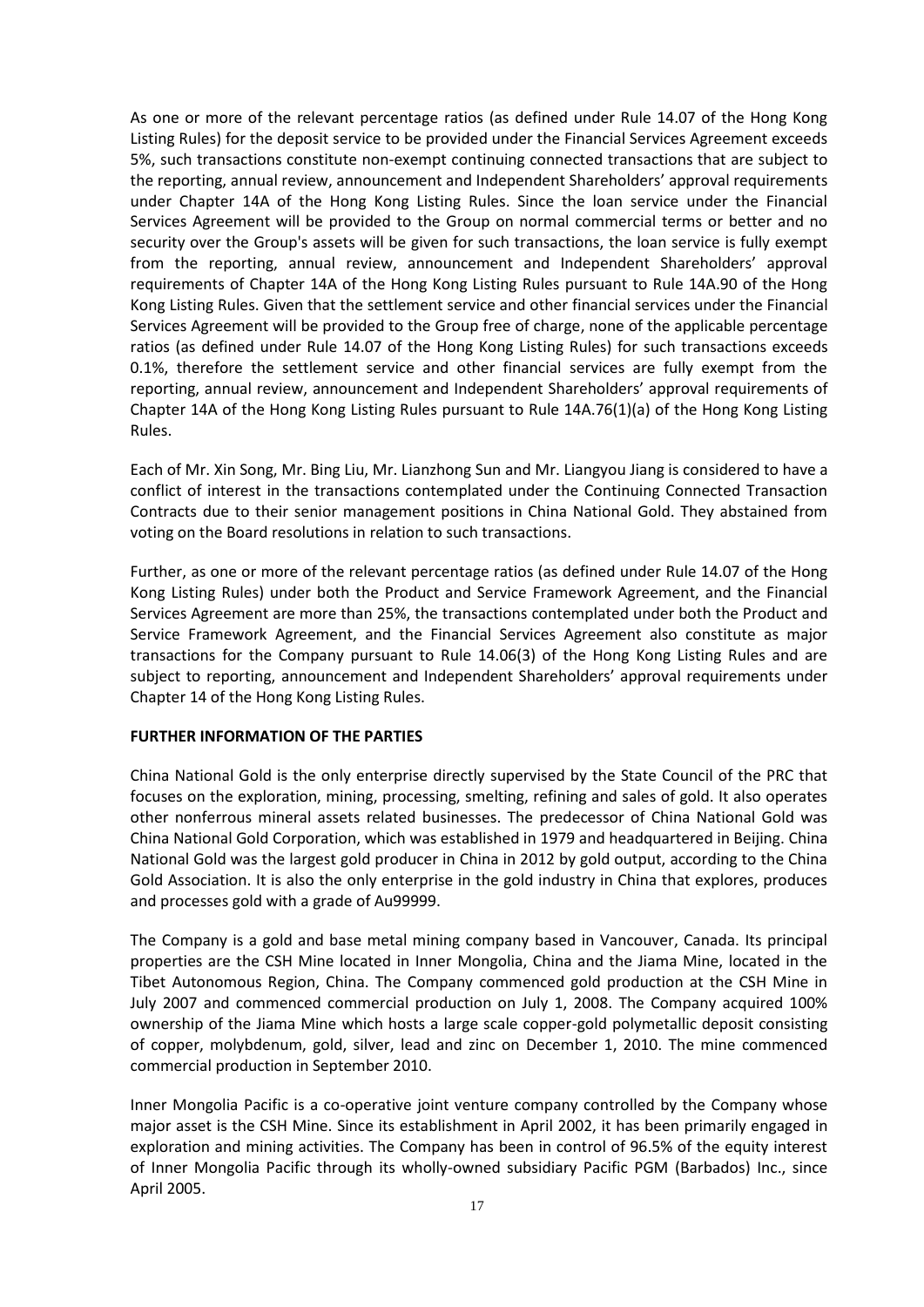Huatailong is a company indirectly wholly-owned by the Company whose major asset is the Jiama Mine. The Company acquired Huatailong in 2010 and since that time it has been primarily engaged in the exploration, development and mining of the Jiama Mine.

#### **GENERAL INFORMATION**

An Independent Board Committee has been formed to advise the Independent Shareholders on the subject transactions. The Independent Board Committee has also approved the appointment of TC Capital Asia Limited, as the independent financial adviser to advise the Independent Board Committee and Independent Shareholders in accordance with the Hong Kong Listing Rules.

To the best of the Directors' knowledge, information and belief, having made all reasonable enquiries, no member of the Independent Board Committee has any material interest in the transaction contemplated under the subject transactions.

The Board has approved to convene the Meeting in Vancouver, Canada on Tuesday, June 30, 2015 Vancouver time (Wednesday, July 1, 2015 Hong Kong time) to consider and, if thought fit, approve, among other matters, each of the Continuing Connected Transaction Contracts and the respective annual monetary caps for the transactions contemplated under each of the Continuing Connected Transaction Contracts by way of ordinary resolutions. China National Gold and its associates will abstain from voting with regards to the ordinary resolutions to be proposed at the Meeting in connection with the Continuing Connected Transaction Contracts.

A circular containing, among other matters, details of the Continuing Connected Transaction Contracts, the advice from the Independent Board Committee to the Independent Shareholders and the advice from TC Capital Asia Limited, will be dispatched to the Shareholders on or before June 3, 2014.

### **DEFINITIONS**

In this Announcement, unless the context otherwise requires, the following expressions have the following meanings:

| "AGM" or "the Meeting" | the annual general meeting and special meeting of the<br>Company to be held on Tuesday, June 30, 2015 at 9:00 a.m. in<br>Vancouver, British Columbia, Canada (Wednesday, July 1,<br>2015 Hong Kong time), to consider and, if thought fit,<br>approve, among other things, the Proposed Matters;               |
|------------------------|----------------------------------------------------------------------------------------------------------------------------------------------------------------------------------------------------------------------------------------------------------------------------------------------------------------|
| "Board"                | the board of Directors;                                                                                                                                                                                                                                                                                        |
| "CBRC"                 | China Banking Regulatory Commission                                                                                                                                                                                                                                                                            |
| "China Gold Finance"   | China National Gold Group Finance Company Ltd., is a limited<br>liability company established and existing under the laws of<br>People's Republic of China, a non-banking financial institution<br>approved by the CBRC and is owned as to 51% by China<br>National Gold and 49% by Zhongjin Gold Corporation; |
| "China National Gold"  | China National Gold Group Corporation, the ultimate<br>controlling shareholder of the Company currently holding<br>approximately 39.3% of the issued share capital of the<br>Company through China National Gold Hong Kong Limited, its<br>wholly-owned subsidiary;                                            |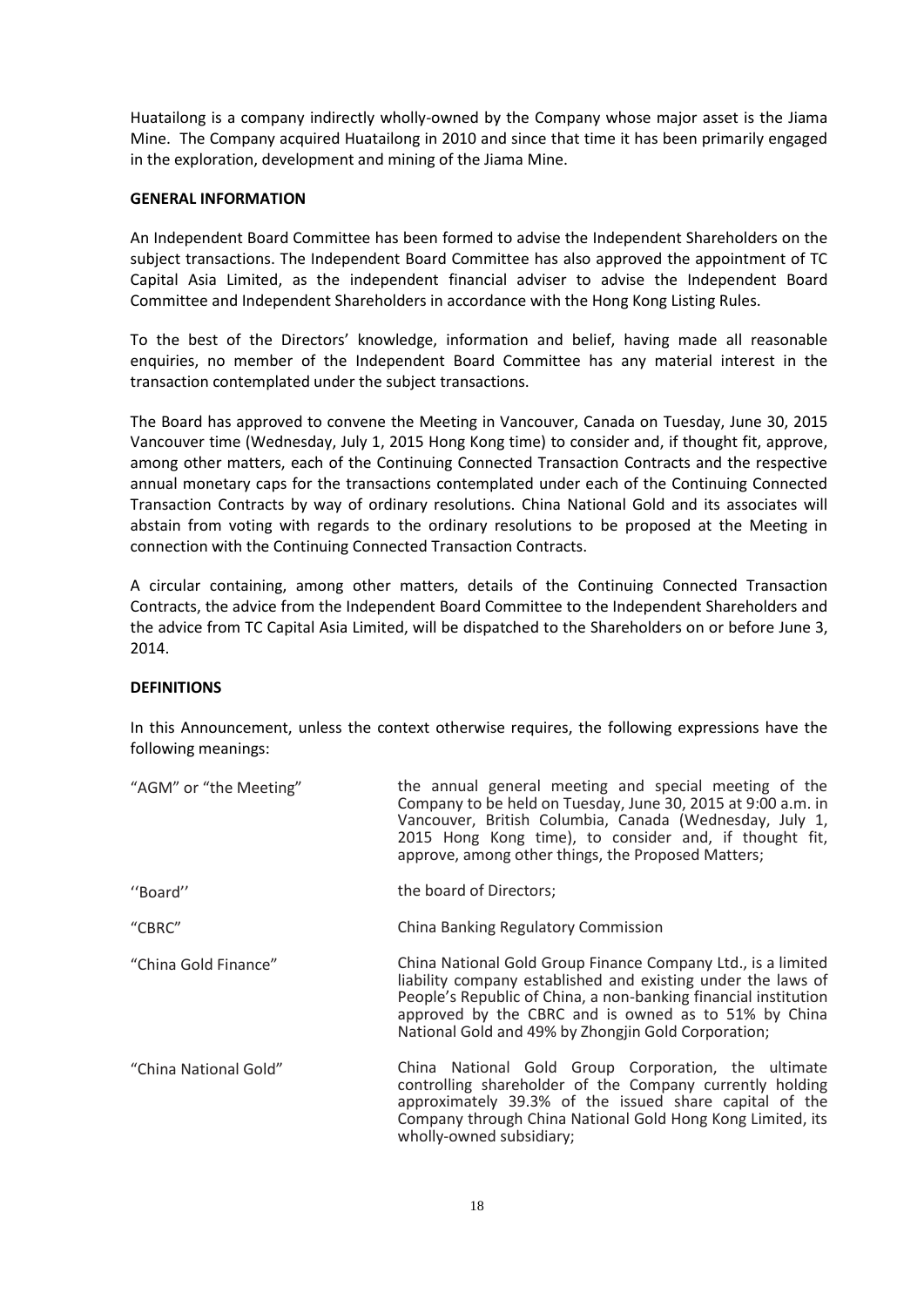| "Company"                                          | China Gold International Resources Corp. Ltd., a limited<br>liability company incorporated under the laws of British<br>Columbia, Canada with its Shares listed on both the Hong<br>Kong Stock Exchange and the Toronto Stock Exchange;                                                                                                                                                                                                                                                                                                  |
|----------------------------------------------------|------------------------------------------------------------------------------------------------------------------------------------------------------------------------------------------------------------------------------------------------------------------------------------------------------------------------------------------------------------------------------------------------------------------------------------------------------------------------------------------------------------------------------------------|
| "connected person(s)"                              | has the same meaning ascribed thereto under the Hong Kong<br>Listing Rules;                                                                                                                                                                                                                                                                                                                                                                                                                                                              |
| "Continuing Connected Transaction<br>Contracts"    | collectively, (i) the Product and Service Framework<br>Agreement; and (ii) the Financial Services Agreement                                                                                                                                                                                                                                                                                                                                                                                                                              |
| "CSH Mine"                                         | Chang Shan Hao mine, a gold mine located in Wulate Xhong<br>Qi in Inner Mongolia, in which the Company holds a 96.5%<br>interest through Pacific PGM (Barbados) Inc., its wholly-<br>owned subsidiary incorporated in Barbados;                                                                                                                                                                                                                                                                                                          |
| "Directors"                                        | the directors of the Company;                                                                                                                                                                                                                                                                                                                                                                                                                                                                                                            |
| "Group"                                            | the Company and its subsidiaries (as defined under the Hong<br>Kong Listing Rules);                                                                                                                                                                                                                                                                                                                                                                                                                                                      |
| "Hong Kong"                                        | Hong Kong Special Administrative Region of the PRC;                                                                                                                                                                                                                                                                                                                                                                                                                                                                                      |
| "Hong Kong Listing Rules"                          | the Rules Governing the Listing of Securities on The Stock<br>Exchange of Hong Kong Limited;                                                                                                                                                                                                                                                                                                                                                                                                                                             |
| "Hong Kong Stock Exchange"                         | The Stock Exchange of Hong Kong Limited;                                                                                                                                                                                                                                                                                                                                                                                                                                                                                                 |
| "Huatailong"<br>"Independent Board Committee"      | Tibet Huatailong Mining Development Co., Ltd., a limited<br>liability company incorporated in the PRC which owns and<br>operates the Jiama Mine, in which the Company holds a 100%<br>interest through Skyland Mining Limited and Tibet Jia Ertong<br>Mining Development Co., Ltd., its wholly-owned subsidiaries;<br>an independent committee of the Board comprising all of the<br>independent non-executive Directors;                                                                                                                |
| "Independent Financial Adviser" or<br>"TC Capital" | TC Capital Asia Limited, a licensed corporation to carry on<br>Type 1 (dealing in securities) and Type 6 (advising on<br>corporate finance) of the regulatory activities under the SFO,<br>being the independent financial adviser to the Independent<br>Board Committee and the Independent Shareholders in<br>relation to the transactions contemplated under the<br>Continuing Connected Transaction Contracts including the<br>respective annual monetary caps for each of the Continuing<br><b>Connected Transaction Contracts;</b> |
| "Independent Shareholders"                         | the Shareholders (other than China National Gold and any of<br>its associates) which are not required to abstain from voting<br>at the Meeting to approve the Proposed Matters;                                                                                                                                                                                                                                                                                                                                                          |
| "Inner Mongolia"                                   | Inner Mongolia Autonomous Region of the PRC;                                                                                                                                                                                                                                                                                                                                                                                                                                                                                             |
| "Inner Mongolia Pacific"                           | Inner Mongolia Pacific Mining Co. Limited, a cooperative joint<br>venture company incorporated in the PRC which owns and<br>operates the CSH Mine and in which the Company holds a<br>96.5% interest through Pacific PGM (Barbados) Inc., its<br>wholly-owned subsidiary incorporated in Barbados;                                                                                                                                                                                                                                       |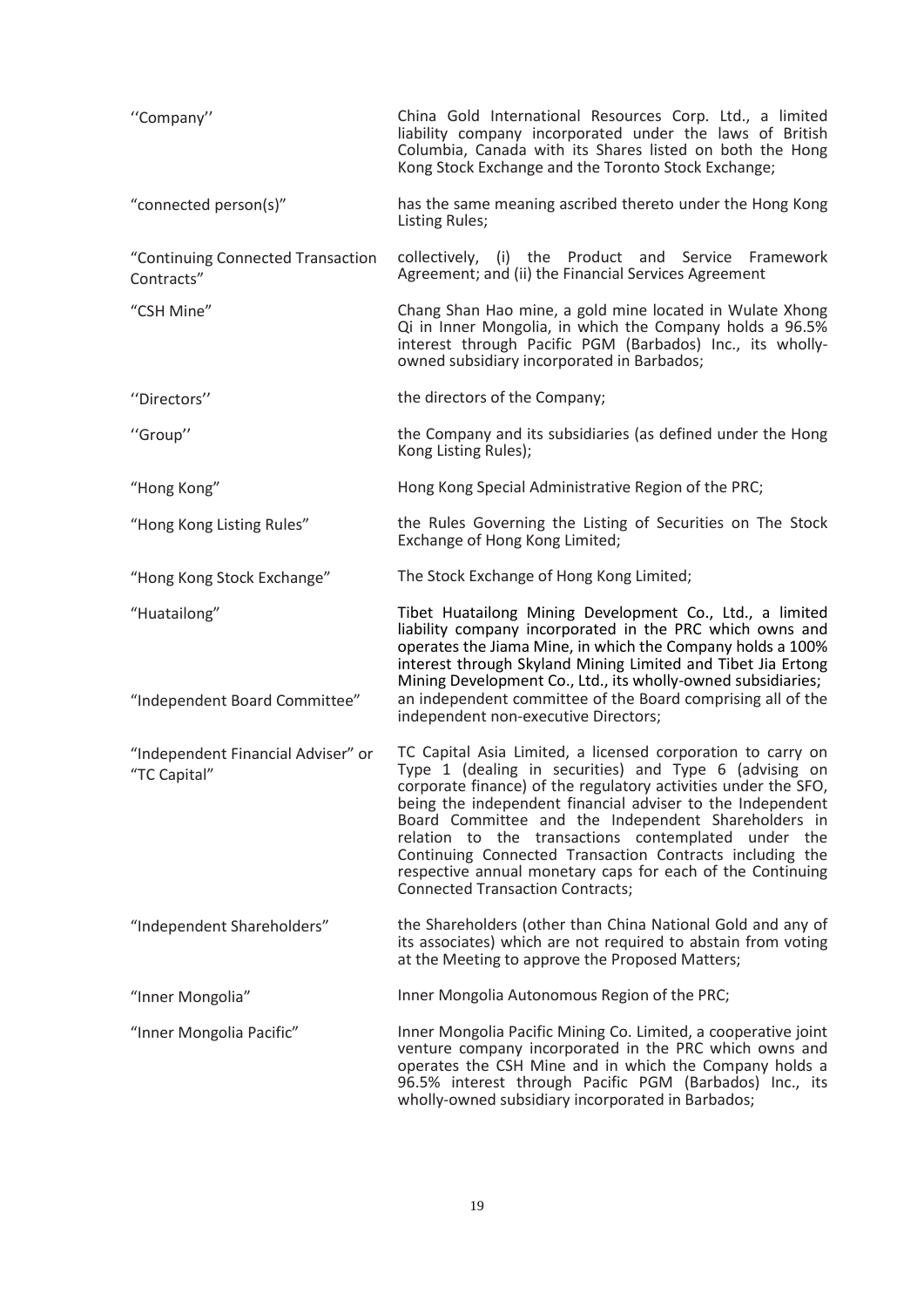| "Jiama Framework Agreement"                                                                                                                                                                                                                                                                                         | The service framework agreement entered into between the<br>Company and China National Gold on November 6, 2012,<br>pursuant to which China National Gold will provide mining<br>development services to the Company at the Jiama Mine in<br>order to implement the Phase II plan as set out in the Pre-<br>feasibility Study; |
|---------------------------------------------------------------------------------------------------------------------------------------------------------------------------------------------------------------------------------------------------------------------------------------------------------------------|--------------------------------------------------------------------------------------------------------------------------------------------------------------------------------------------------------------------------------------------------------------------------------------------------------------------------------|
| "Jiama Mine"                                                                                                                                                                                                                                                                                                        | Jiama Copper-Gold Polymetallic Mine located in Tibet, China.<br>Jiama hosts a large scale copper-gold polymetallic deposit<br>consisting of copper, gold, molybdenum, silver, lead and zinc.<br>It is owned and operated by the Group through the<br>Company's indirect wholly-owned subsidiary Huatailong;                    |
| "Latest Practicable Date"                                                                                                                                                                                                                                                                                           | May 29, 2015, being the latest practicable date before<br>printing of this information circular for ascertaining<br>information contained herein;                                                                                                                                                                              |
| "PRC"                                                                                                                                                                                                                                                                                                               | the People's Republic of China, excluding, for the purpose of<br>this circular only, Hong Kong, Macau Special Administrative<br>Region of the PRC, and Taiwan;                                                                                                                                                                 |
| "Pre-feasibility Study"                                                                                                                                                                                                                                                                                             | the pre-feasibility study report produced by Minarco-<br>MineConsult, details of which have been disclosed in the<br>announcement of the Company dated October 25, 2012;                                                                                                                                                       |
| "Product and Service Framework<br>Agreement"                                                                                                                                                                                                                                                                        | The product and service framework agreement dated April<br>26, 2013 between the Company and China National Gold,<br>pursuant to which China National Gold will provide products<br>and services to the Company for three years until June 18,<br>2016 in order to facilitate the Group's operations in the PRC;                |
| "Proposed Matters"                                                                                                                                                                                                                                                                                                  | the Continuing Connected Transaction Contracts and the<br>monetary caps relating thereto;                                                                                                                                                                                                                                      |
| "Record Date"                                                                                                                                                                                                                                                                                                       | May 1, 2015 Vancouver time (being May 2, 2015 Hong Kong<br>time), being the record date fixed for the determination of<br>the Shareholders who are entitled to receive the notice of,<br>and to attend and vote at, the Meeting or adjournment<br>thereof;                                                                     |
| "RMB"                                                                                                                                                                                                                                                                                                               | Renminbi, the lawful currency of the PRC;                                                                                                                                                                                                                                                                                      |
| "SFO"                                                                                                                                                                                                                                                                                                               | Securities and Futures Ordinance (Cap. 571, Laws of Hong<br>Kong);                                                                                                                                                                                                                                                             |
| "Shareholder(s)"                                                                                                                                                                                                                                                                                                    | holder(s) of Share(s);                                                                                                                                                                                                                                                                                                         |
| "Share(s)"                                                                                                                                                                                                                                                                                                          | share(s) of the Company;                                                                                                                                                                                                                                                                                                       |
| "Toronto Stock Exchange" or "TSX"                                                                                                                                                                                                                                                                                   | The Toronto Stock Exchange of Toronto, Canada;                                                                                                                                                                                                                                                                                 |
| "Zhongjin Gold Corporation"                                                                                                                                                                                                                                                                                         | Zhongjin Gold Corporation Limited is a limited liability<br>company incorporated in the PRC with is shares listed on the<br>Shanghai Stock Exchange; and China National Gold holds<br>approximately 50% of its issued shares as of the date hereof;<br>and                                                                     |
| $\frac{1}{2}$ $\frac{1}{2}$ $\frac{1}{2}$ $\frac{1}{2}$ $\frac{1}{2}$ $\frac{1}{2}$ $\frac{1}{2}$ $\frac{1}{2}$ $\frac{1}{2}$ $\frac{1}{2}$ $\frac{1}{2}$ $\frac{1}{2}$ $\frac{1}{2}$ $\frac{1}{2}$ $\frac{1}{2}$ $\frac{1}{2}$ $\frac{1}{2}$ $\frac{1}{2}$ $\frac{1}{2}$ $\frac{1}{2}$ $\frac{1}{2}$ $\frac{1}{2}$ | percent.                                                                                                                                                                                                                                                                                                                       |

20